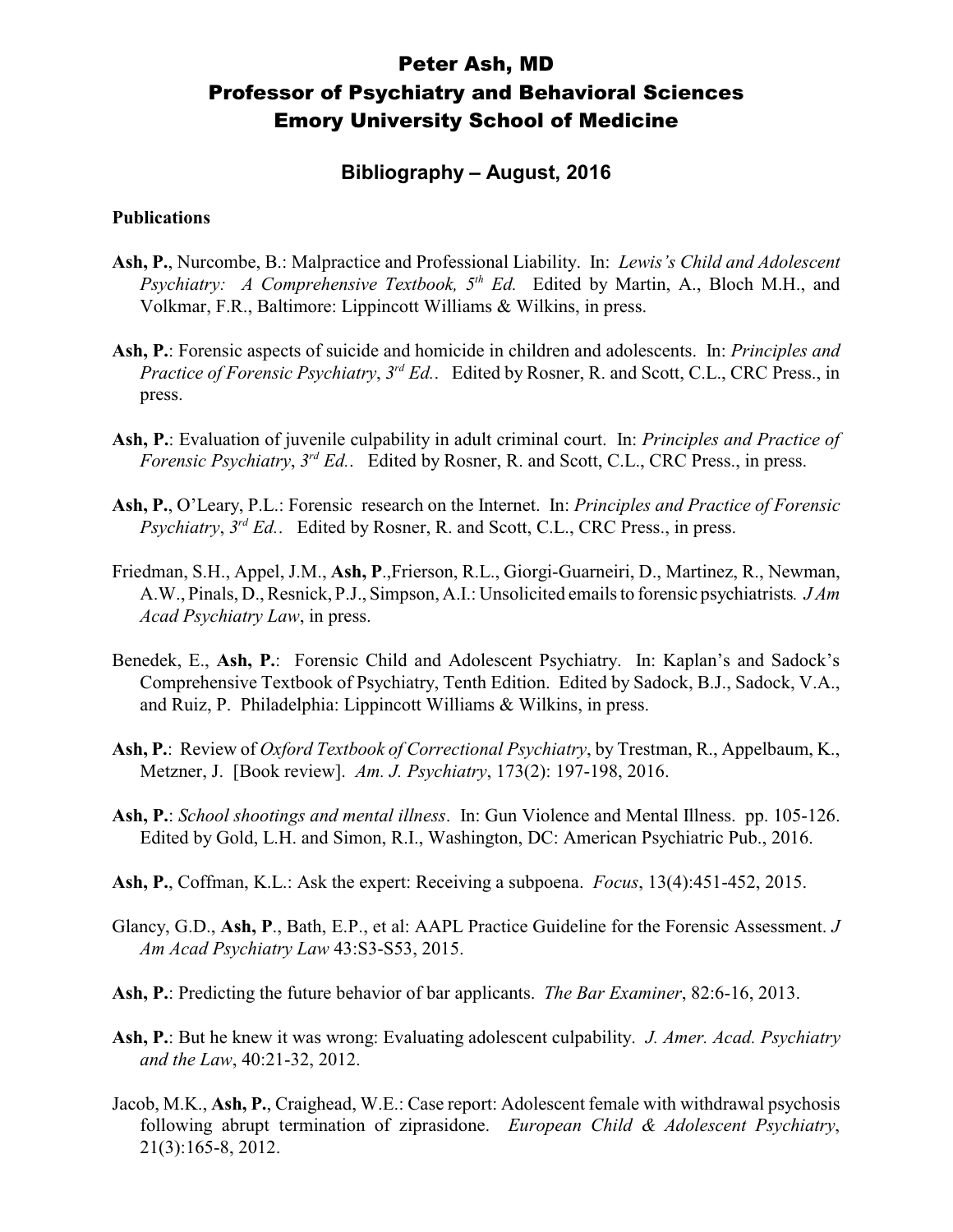- **Ash, P.**: Children, adolescents, and college students. In: *The American Psychiatric Publishing* Textbook of Suicide Assessment and Management, 2<sup>nd</sup> Ed. pp.349-366. Edited by Simon, R.I. and Hales, R.E., Washington, DC: American Psychiatric Pub., 2012.
- **Ash, P.**: Child Custody. In: *The Psychiatric Report: Principles and Practice in Writing for the Courts.* Edited by Buchanan, A. and Norko, M.A., New York: Cambridge Univ. Press, pp. 158-171, 2011.
- **Ash, P.**, Alonso-Katzowitz, J.: Commentary: Predicting aggression in youth. *J. Amer. Acad. Psychiatry and the Law*, 39:180-2, 2011.
- Ash, P., O'Leary, P.J.: An annotated bibliography for the testifying child and adolescent psychiatrist. *Child & Adol. Psychiatr. Clin. N. Am.*, 20:577-590, 2011.
- **Ash, P.**: Program evaluator report: DeKalb Diversion Treatment Court SAMHSA targeted capacity expansion study, Decatur, GA: DeKalb County Magistrate Court, 2011.
- Metzner, J.M., **Ash, P.**: Commentary: The mental status examination in the age of the internet Challenges and opportunities. *J. Amer. Acad. Psychiatry and the Law*, 38:27-31, 2010.
- Ash, P.: Children and adolescents. In: *Forensic Psychiatry for the Clinician*,  $2^{nd} Ed$ . Edited by Simon, R.I. and Gold, L.H., Washington, DC: American Psychiatric Press, pp. 483-503, 2010.
- Benedek, E.P., **Ash, P.**, Scott, C.L. (Eds.), *Principles and Practice of Child and Adolescent Forensic Mental Health*, Washington, DC: American Psychiatric Pub., 2010.
- **Ash, P.**: Malpractice and Professional Liability. In: Benedek, E.P., **Ash, P.**, Scott, C.L. (Eds.)., *Principles and Practice of Child and Adolescent Forensic Mental Health*, pp. 419-429. Washington, DC: American Psychiatric Pub., 2010.
- Scott, C.L., **Ash, P.**, Elwyn, T: Juvenile Stalkers. In: Benedek, E.P., **Ash, P.**, Scott, C.L. (Eds.)., *Principles and Practice of Child and Adolescent Forensic Mental Health*, pp. 321-333. Washington, DC: American Psychiatric Pub., 2010.
- Guyer, M.J., Schetky, D.H., **Ash, P.**: Civil litigation and psychic trauma. In: Benedek, E.P., **Ash, P.**, Scott, C.L. (Eds.)., *Principles and Practice of Child and Adolescent Forensic Mental Health*, pp. 405-417. Washington, DC: American Psychiatric Pub., 2010.
- Jacob, M., **Ash, P.**: Venlafaxine -induced complex visual hallucinations in a 17-year-old boy [Letter], *Journal of Clinical Psychiatry*, 70: 601-603, 2009.
- **Ash, P.**: Review of *Contemporary Issues in Family Law and Mental Health* by MG Brock and S Saks. [Book review]. *Psychiatric Services*, 60:560, 2009.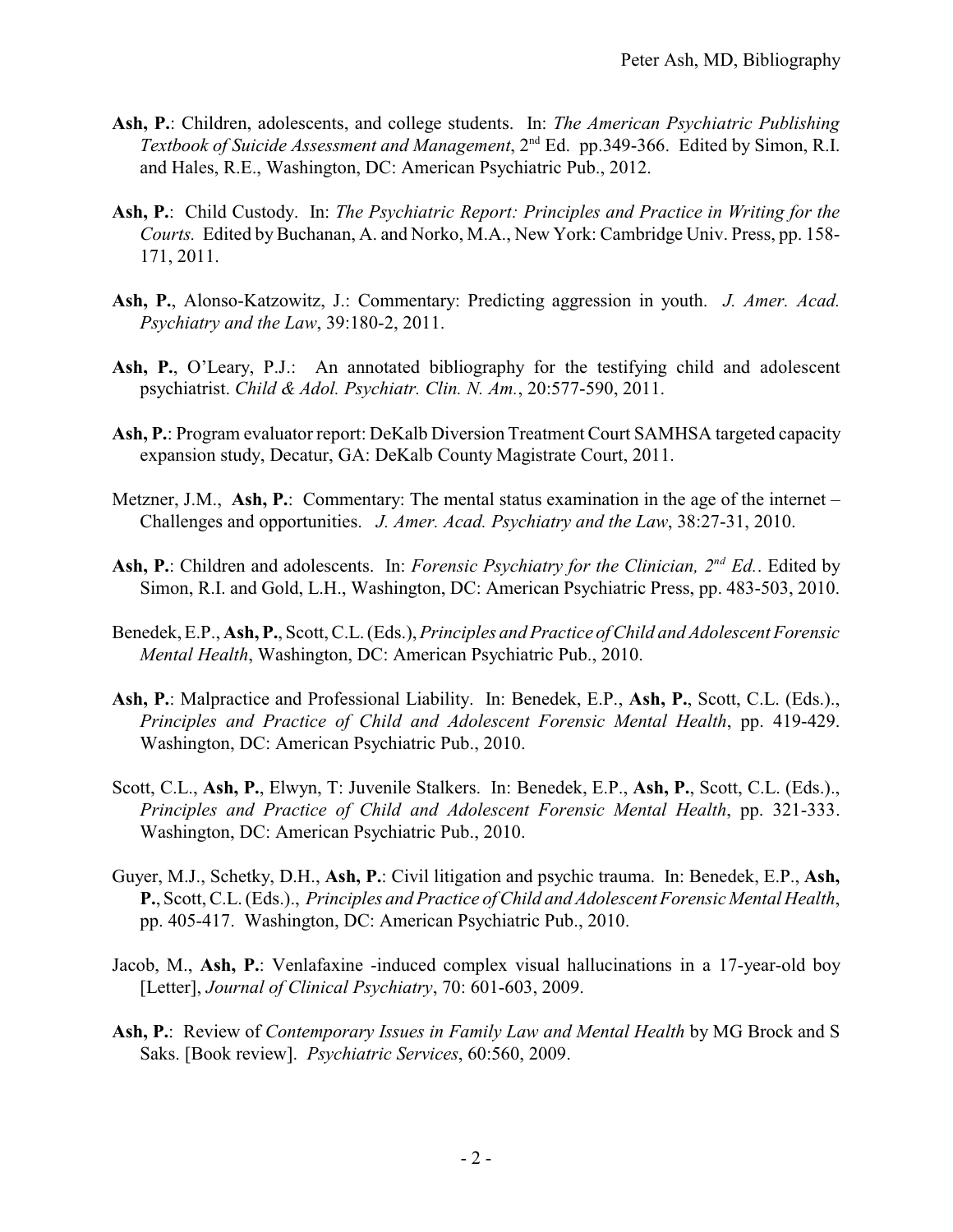- **Ash, P.**: Violence in children and adolescents. In: *The American Psychiatric Publishing Textbook of Violence Assessment and Management*., pp. 359-380. Edited by Simon, R.I. and Tardiff, K., Washington, DC: American Psychiatric Pub., 2008.
- **Ash, P.**: Suicidal behavior in children and adolescents. *Journal of Psychosocial Nursing*, 46: 26-30, 2008.
- **Ash, P.**: Violent youths need rehabilitation, not punishment. In: *Current Controversies: School Violence*, pp. 163-172. Edited by Almond., C., Farmington Hills, MI, Greenhaven Press, 2008.
- Mossman D, Noffisnger SG, **Ash P**, et al: AAPL practice guideline for the forensic evaluation of competence to stand trial. *J Am Acad Psychiatry Law* 35:S3-72, 2007
- **Ash, P**: Suicidal behavior in children and adolescents. *Psychiatric Annals*, 37: 675-678, 2007.
- **Ash, P.**, Nurcombe, B.: Malpractice and Professional Liability. In: *Lewis's Child and Adolescent* Psychiatry: A Comprehensive Textbook, 4<sup>th</sup> Ed., pp. 1018-1032. Edited by Martin, A. and Volkmar, F.R., Baltimore: Lippincott Williams & Wilkins, 2007.
- Scott, C.L., **Ash, P.**, Elwyn, T.: Juvenile Aspects of Stalking. In: *Stalking: Psychiatric Perspectives and Practical Applications*, pp. 195-211, Edited by Pinals, D.A., New York: Oxford, 2007.
- **Ash, P.**: Adolescents in adult court: Does the punishment fit the criminal? *J. Amer. Acad. Psychiatry and the Law*, 34: 145-149, 2006.
- **Ash, P.**: Children and adolescents. In: *The American Psychiatric Publishing Textbook of Suicide Assessment and Management*, pp.35-55. Edited by Simon, R.I. and Hales, R.E., Washington, DC: American Psychiatric Pub., 2006.
- **Ash, P.**: Children and adolescents. In: *Forensic Psychiatry for the Clinician*, pp. 449-470. Edited by Simon, R.I. and Gold, L.H., Washington, DC: American Psychiatric Press, 2004.
- **Ash, P.**: Legal consultations. In: *Handbook of Mental Health Interventions in Children and Adolescents: An Integrated Developmental Approach*, pp. 942-962. Edited by Steiner, H. San Francisco: Jossey-Bass, 2004.
- **Ash, P.**: Commentary: Risk markers for incompetence in juvenile defendants. *J. Amer. Acad. Psychiatry and the Law*, 31: 310-313, 2003.
- **Ash, P.**, Gersh, R.J., Billick S.B.: Forensic aspects of suicide and homicide in children and adolescents. In: *Principles and Practice of Forensic Psychiatry*, 2<sup>nd</sup> Ed., pp. 407-418. Edited by Rosner, R., London: Edward Arnold, Ltd., 2003.
- Ash, P.: Legal research on the Web. In: *Principles and Practice of Forensic Psychiatry*, 2<sup>nd</sup> Ed., pp. 811-816. Edited by Rosner, R., London: Edward Arnold, Ltd., 2003.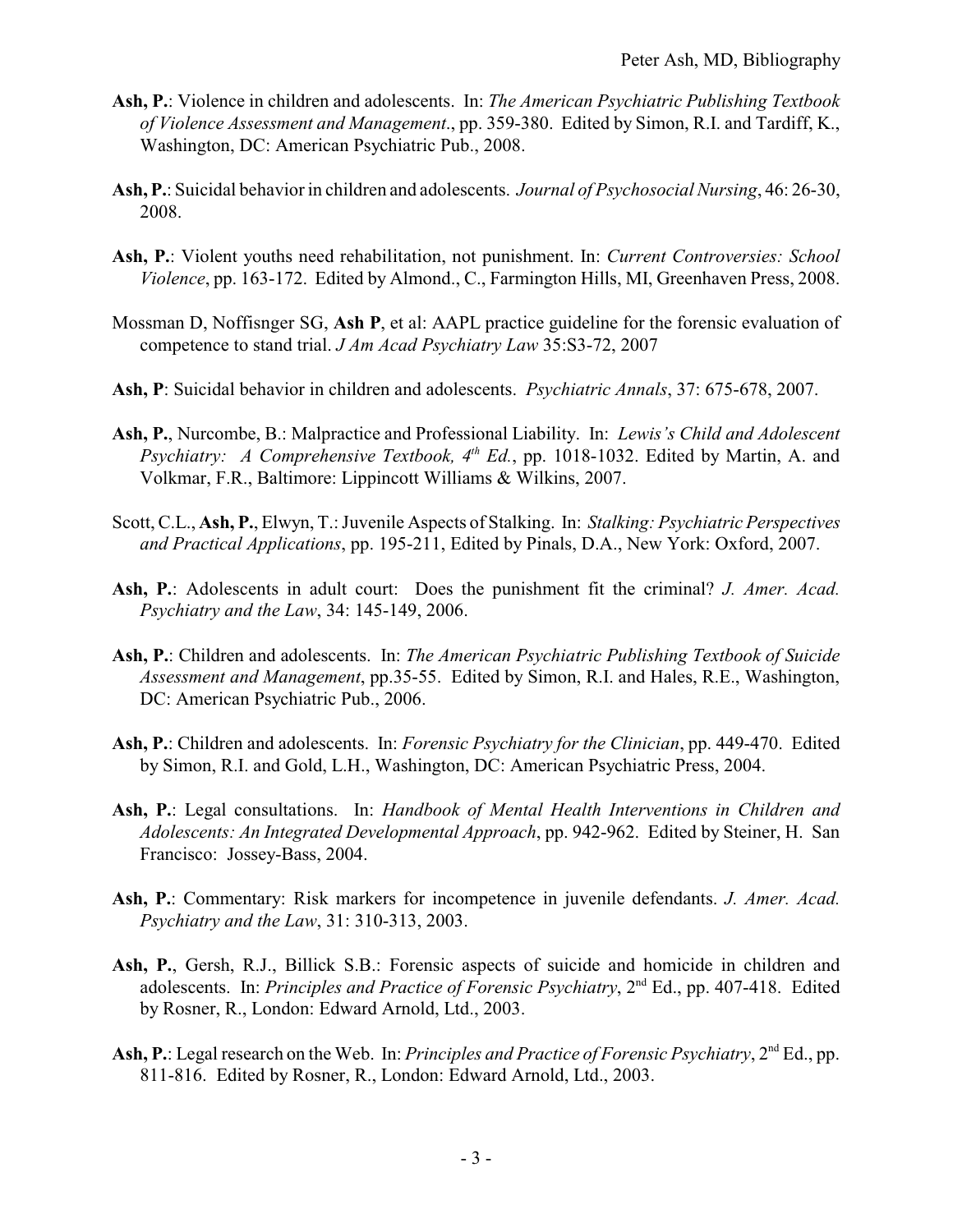- **Ash, P.**: Working with small groups. In: *The Planner's Use of Information: Techniques for Collection, Organization, and Communication, 2nd Ed.*, pp. 159-185. Edited by Dandekar, H., Amer. Planning Assoc., Chicago: Planners Press, 2003.
- **Ash, P.**: Malpractice in child and adolescent psychiatry. *Child & Adol. Psychiatr. Clin. N. Am.*, 11:869-885, 2002.
- **Ash, P.** and Kellermann, A.L.: Reducing gun-carrying by youth. *Arch. Ped. Adol. Med.,* 155, 330- 331, 2001.
- **Ash, P.**: Children's access to weapons. In: *Principles and Practice of Child and Adolescent Forensic Psychiatry*, pp. 225-230. Edited by Schetky, D.H. and Benedek, E.B., Washington, DC: American Psychiatric Press, 2001.
- **Ash, P.** (principal author): *Evaluation of Competency to Stand Trial: Forensic Learning Module Didactic Unit.* Atlanta, GA: Georgia Dept. of Human Resources, 2001.
- **Ash, P.**: Decisions about participating in treatment: Family decision making and civil commitment. In: *Handbook of Couple and Family Forensics*, pp. 314-332. Edited by Kaslow, F.W., New York: John Wiley & Sons, 1999.
- **Ash, P.**: Personal computers in forensic psychiatry. *J. Amer. Acad. Psychiatry and the Law*, 26(3): 459-466, 1998.
- **Ash, P.**, Jurkovic, G., Harrison, S.I.: Observation, interview, and mental status assessment (OIM): Competence for independent decision making. In: *Handbook of Child and Adolescent Psychiatry (vol. 5): Clinical Assessment and Intervention Planning,* pp. 518-525. Edited by Noshpitz, J.D., Harrison, S.I., & Eth, S. New York: John Wiley & Sons, 1998.
- Marsteller, F.A., Brogan, D., Smith, I., **Ash, P.**, Daniels, D., Rolka, D., Falek, A.: *The prevalence of psychiatric disorders among juveniles admitted to Department ofChildren and Youth Services Regional Youth Detention Centers: Technical report*. Atlanta, GA: Georgia Dept. of Juvenile Justice, 1997.
- **Ash, P.**: Children in Divorce Litigation. In: *Handbook of Child and Adolescent Psychiatry (vol. 4): Varieties of Development*, pp. 88-99. Edited by Noshpitz, J.D., Alessi, N.E., New York: John Wiley & Sons, 1997.
- Marsteller, F.A., Brogan, D., Smith, I., **Ash, P.**, Daniels, D., Rolka, D., Falek, A.: *The prevalence of substance use disorders among juveniles admitted to Regional Youth Detention Centers operated by the Georgia Department of Children and Youth Services: Technical report*. Atlanta, GA: Georgia Dept. of Juvenile Justice, 1997.
- **Ash, P.** and Derdeyn, A.P.: Forensic child and adolescent psychiatry: A review of the past ten years. *J. Amer. Acad. Child Adol. Psychiatry*, 11(36):1493-1502, 1997.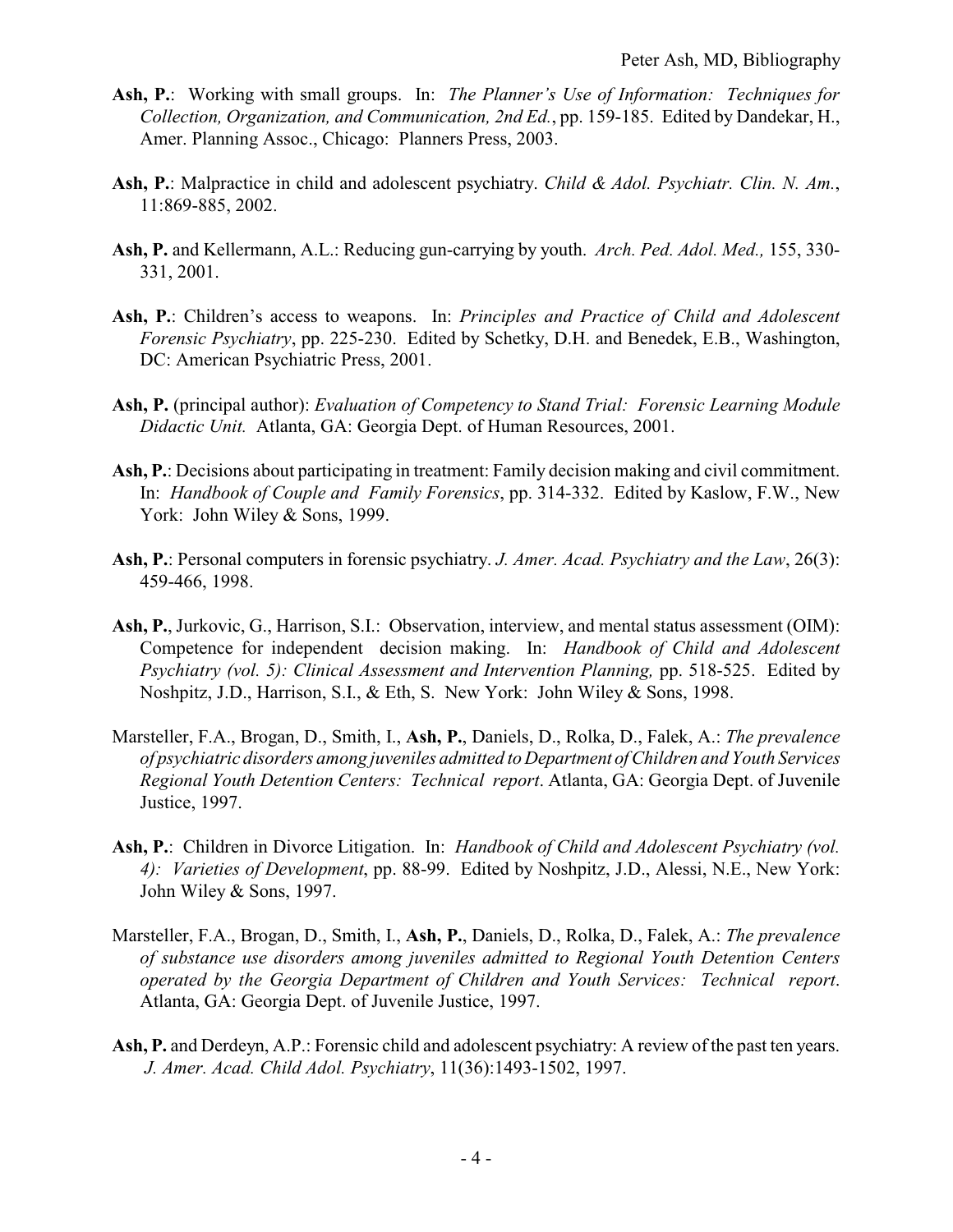- **Ash, P.**, Kellermann, A.L., Fuqua-Whitley, D. and Johnson, A.: Gun acquisition and use by juvenile offenders. *JAMA*, 275(22): 1754-1758, 1996.
- Kaslow, N.J., Deering, C.G., and **Ash, P.**: Relational diagnosis of child and adolescent depression. In: *Handbook of Relational Diagnosis and Dysfunctional Family Patterns*. Edited by Kaslow, F.W., New York: John Wiley & Sons, 1996.
- **Ash, P.**: Review of *Child Eyewitness Testimony in Sexual Abuse Investigations* by B. E. Mapes [Book review]. *Readings: A Journal of Reviews and Commentary in Mental Health*, 10(4): 30, 1995.
- **Ash, P.** and Goldstein, S.I.: Predictors of returning to work. *Bull. Amer. Acad. Psychiatry and the Law*, 23(2): 205-210, 1995.
- Task Force on Forensic Services (Co-chairs: **Ash, P.** & Jones, S.J.): *Task Force on Forensic Services Final Report and Recommendations*. Atlanta, GA: Georgia Dept. Human Resources, 1995.
- **Ash, P.**: Review of *A Case of Child Murder*, by P. Guarnieri, trans. by C. Miéville [Book review]. *Readings: A Journal of Reviews and Commentary in Mental Health*, 9(2): 30-31, 1994.
- **Ash, P.**, Nurcombe, B., Quinn, K.M., Schetky, D.H.: Teaching (and learning) forensic child psychiatry (symposium). *Scientific Proceedings of the Annual Meeting*, Amer. Acad. of Child & Adol. Psychiatry, 10:27, 1994.
- Steiner, H., Zeanah, C.H., Stuber, M., **Ash, P.**, & Angell, R.: The Hidden Faces of Trauma: An Update in Child Psychiatric Traumatology (symposium). *Scientific Proceedings of the Annual Meeting*, Amer. Acad. of Child & Adol. Psychiatry, 10:31, 1994.
- **Ash, P.**: Review of *The Trauma of Transgression: Psychotherapy of Incest Victims* ed. by S. Kramer and S. Akhtar [Book review]. *Readings: A Journal of Reviews and Commentary in Mental Health*, 7(1): 23, 1992.
- **Ash, P.**: Outcomes of short-term child-oriented family treatment. *Scientific Proceedings of the 39th Annual Meeting*, Amer. Acad. of Child & Adol. Psychiatry, 8:55, 1992.
- Friend of the Court Bureau Advisory Committee (Chair: Jaehning, R.): *Michigan Custody Investigation Model.* Lansing, MI: State Court Administrative Office, 1991.
- **Ash, P.** and Guyer, M.J.: Biased reporting by parents undergoing child custody evaluations. *J. Amer. Acad. Child Adol. Psychiatry*, 30(5): 835-838, 1991.
- **Ash, P.**: Review of *Privileged Communications in the Mental Health Professions* by S. Knapp and L. VandeCreek [Book review]. *Readings: A Journal of Reviews and Commentary in Mental Health*, 3 (2): 24, 1988.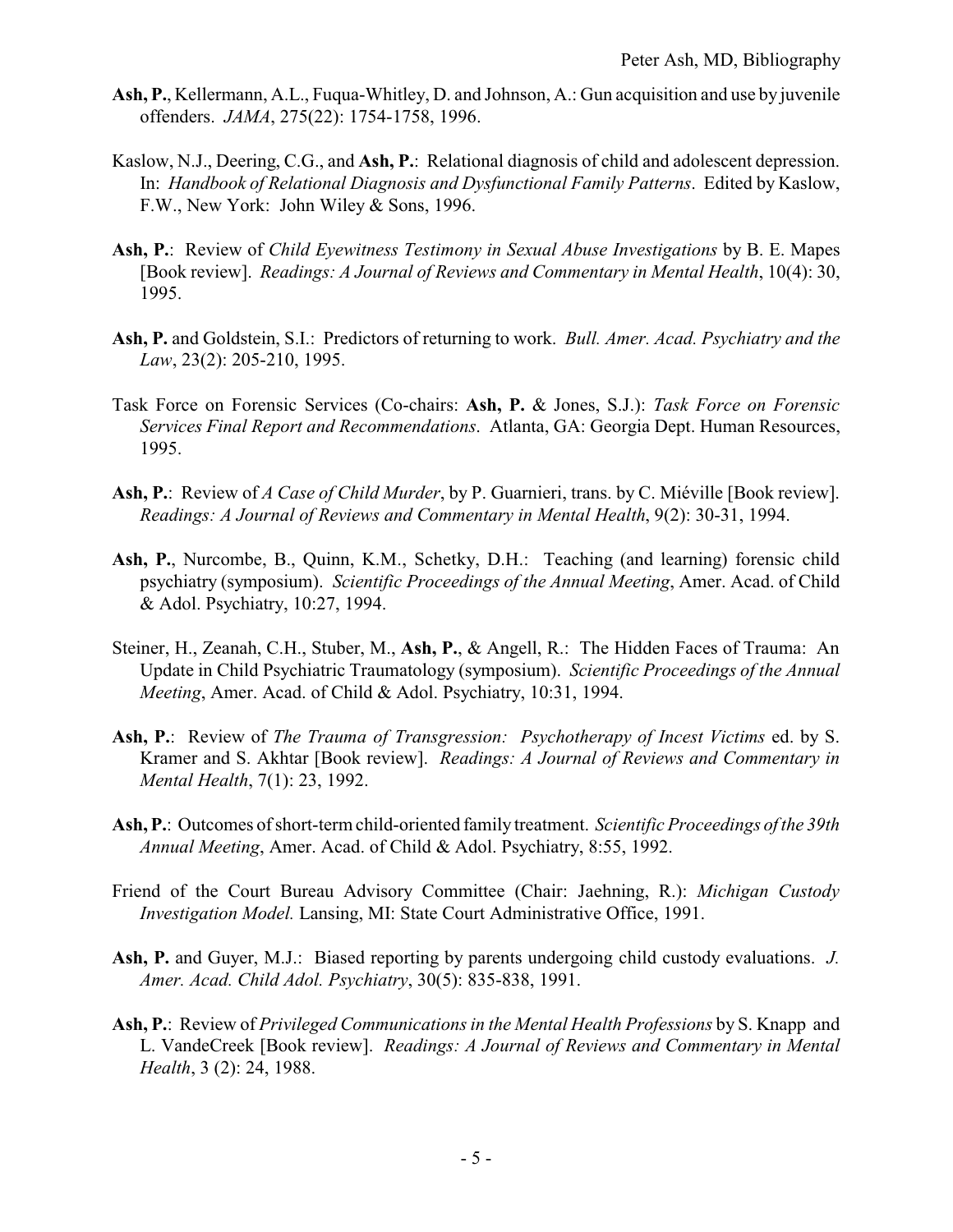- **Ash, P.**: Working with Small Groups. In: *The Planner's Use of Information: Techniques for Collection,Organization, and Communication*. Edited byDandekar, H., Stroudsburg: reprinted by Amer. Planning Assoc., Washington D.C.: Planners Press, 1988.
- **Ash, P.**: Review of *The Suicidal Child* byC. R. Pfeffer [Book review]. *Child Development Abstracts and Bibliography*, 61: 104-105, 1987.
- **Ash, P.** and Guyer, M.J.: Mediation in an arbitration framework: Techniques and long-term outcomes. Abstracted as: Mediation works even with highly adversarial parents. *Marriage and Divorce Today*, 12 (41): 1-2, May 11, 1987.
- Guyer, M.J. and **Ash, P.**: Expert vs. expert: Opinions in the courtroom. *Proceedings for Papers and New Research Posters*, Amer. Acad. of Child Psychiatry 34th Annual Meeting, 3:12, 1987.
- **Ash, P.** and Guyer, M.J.: Relitigation after contested custody and visitation evaluations. *Bull. Amer. Acad. Psychiatry and the Law*, 14(4): 323-330, 1986.
- Guyer, M.J. and **Ash, P.**: Child abuse allegations in the context of adversarial divorce. *Proceedings for Papers and New Research Posters*, Amer. Acad. of Child Psychiatry 33rd Annual Meeting, 2:11, 1986.
- **Ash, P.** and Guyer, M.J.: The functions of psychiatric evaluation in contested child custody and visitation cases. *J. Amer. Acad. Child Psychiatry*, 25(4): 554-561, 1986.
- **Ash, P.** and Guyer, M.J.: In the shadow of Solomon's sword: The functions of psychiatric evaluation in contested child custody and visitation cases. *Proceedings for Papers and New Research Posters*, Amer. Acad. of Child Psychiatry 32nd Annual Meeting, 1:17, 1985.
- Guyer, M. J. and **Ash, P.**: Child Abuse and Neglect. In: *Psychology, Psychiatry and the Law: A Clinical and Forensic Handbook*. Edited by Ewing, C., Sarasota: Professional Resource Exchange, 1985.
- Ash, P. and Guyer, M.J.: Court implementation of mental health professionals' recommendations in contested child custodyand visitation cases. *Bull. Amer. Acad. Psychiatry and the Law*, 12(2): 137-147, 1984.
- **Ash, P.** and Guyer, M.J.: Involuntary abandonment: Infants of imprisoned mothers. *Bull. Amer. Acad. Psychiatry and the Law*, 10(2): 103-113, 1982.
- **Ash, P.**: Working with Small Groups. In: *The Planner's Use of Information: Techniques for Collection, Organization, and Communication*. Edited by Dandekar, H., Stroudsburg: Hutchinson Ross, 1982.
- **Ash, P.** and Knesper, D.J.: Influences from psychiatric education on subsequent career choice: With special reference to work in state mental hospitals and the shift to private practice. *J. Psychiatric Education*, 5(4): 285-294, 1981.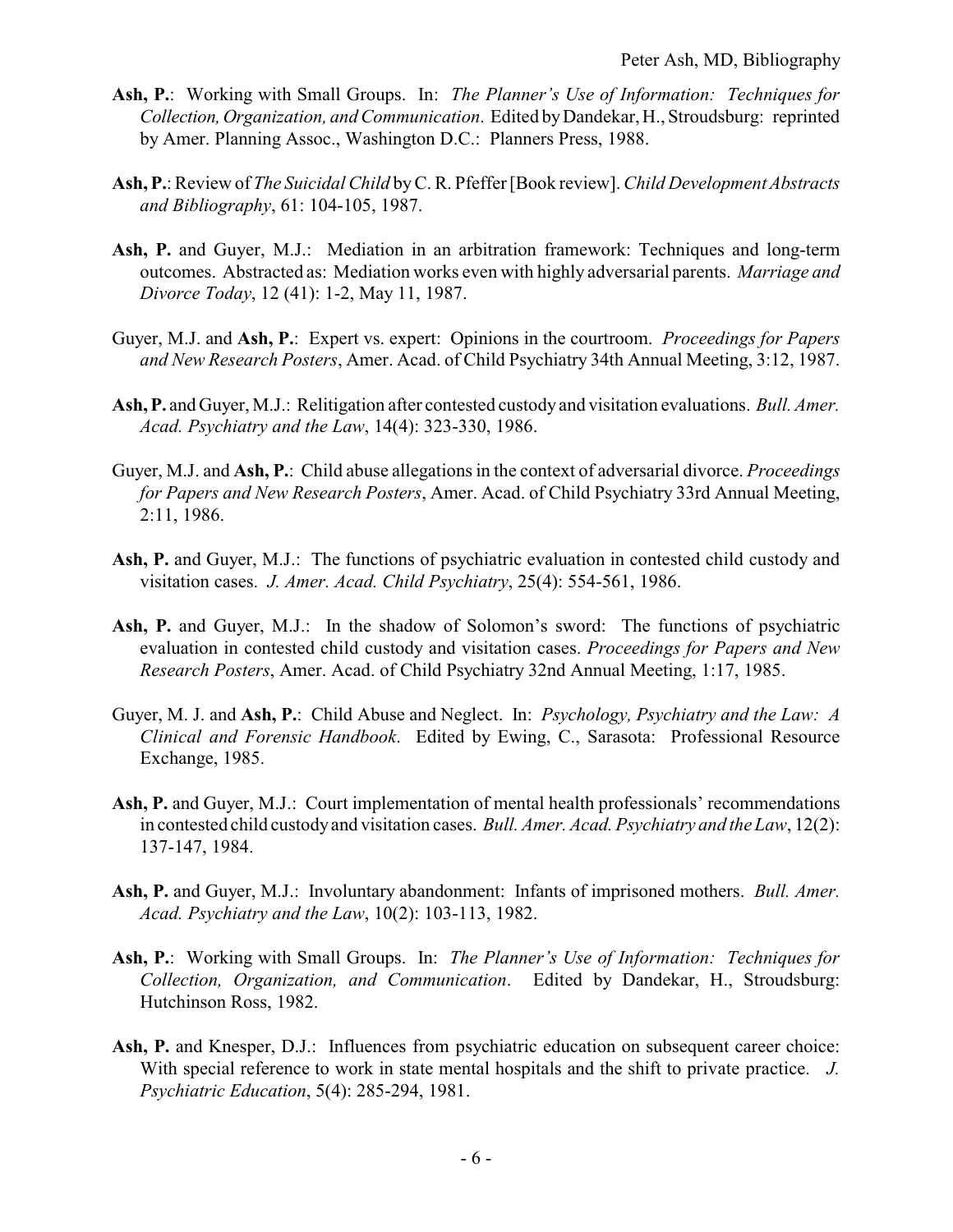#### **Presentations at National Meetings**

- Ash, P.: Childhood PTSD, presented at panel "Youth Aliyah: Transforming children's lives" (invited presentation: Kaufman, C.G. [moderator], also with Kedem, L.S. and Teske, S.). Hadassah 98<sup>th</sup> National Convention, Atlanta, GA, July 26, 2016.
- **Ash, P.**: Youth violence, presented at symposium "Black lives and racial disparities in the juvenile justice system: Implications for policy, psychiatric practice, and advocacy" (Vinson, S. [chair], Waldman, R., Reese, L., and Griffith, E.). American Psychiatric Association Annual Meeting, Atlanta, GA, May 15, 2016.
- Ash, P.: The impact of changing views of adolescent culpability, presented at symposium "Contemporary issues in juvenile justice" (Breur, J.G. [chair], Costello, C., Myers, W.C., Arroyo, W., and Kraus, L.). American Psychiatric Association Annual Meeting, Atlanta, GA, May 16, 2016.
- Kemp, K. (Chair), Griffin, P., **Ash, P.**, Barber-Rioja, V., Guyton, M., Murrie, D., Torres, A.: An interdisciplinary mentoring event: Opportunities for early career professionals. American Psychology-Law Society Annual Meeting, Atlanta, GA, March 11, 2016.
- **Ash, P.**, Heyne, N., Bath, E., Nathanson, R.: The evolution of forensic evaluations in juvenile justice (panel). Amer. Acad. of Psychiatry and the Law 46th Annual Meeting, Ft. Lauderdale, FL, Oct. 25, 2015.
- Frierson, R., **Ash, P.**, Hanson, A., Newman, W.: The AAPL Landmark cases: New updates and teaching strategies (panel). Amer. Acad. of Psychiatry and the Law 46th Annual Meeting, Ft. Lauderdale, FL, Oct. 25, 2015.
- Koster, F., Coffman, K., Roberts, V., **Ash, P.**: Recidivism of female defendants opined incompetent to stand trial (poster). Amer. Acad. of Psychiatry and the Law 46th Annual Meeting, Ft. Lauderdale, FL, Oct. 24, 2015.
- Remmert, B., Gambow, A., Hatfield, J., Roberts, V., Egan, G., **Ash, P.**: To catch a malingerer: Injail competency restoration lessons (poster). Amer. Acad. of Psychiatry and the Law 46th Annual Meeting, Ft. Lauderdale, FL, Oct. 23, 2015.
- Ash, P.: Presented on panel "Exploring the relationship between conduct and diagnosis in fitness determinations" (T. Bice, moderator, P. Ash, M. Herkov). Invited presentation at the National Conference of Bar Examiners Annual Bar Admissions Conference, Chicago, IL, May 2, 2015.
- Joseph, A.M., **Ash, P.**: Impact of *Miller* decision on juvenile sentencing (poster). Amer. Acad. of Psychiatry and the Law 45<sup>th</sup> Annual Meeting, Chicago, IL, Oct. 23, 2014.
- Hatfield, J., Sutton, C., White, D., Shah, S., Farr, C., Egan, G., **Ash, P.**: Predicting inmate response to cognitive remediation in a competency restoration program (poster). Amer. Acad. of Psychiatry and the Law 45<sup>th</sup> Annual Meeting, Chicago, IL, Oct. 22, 2014.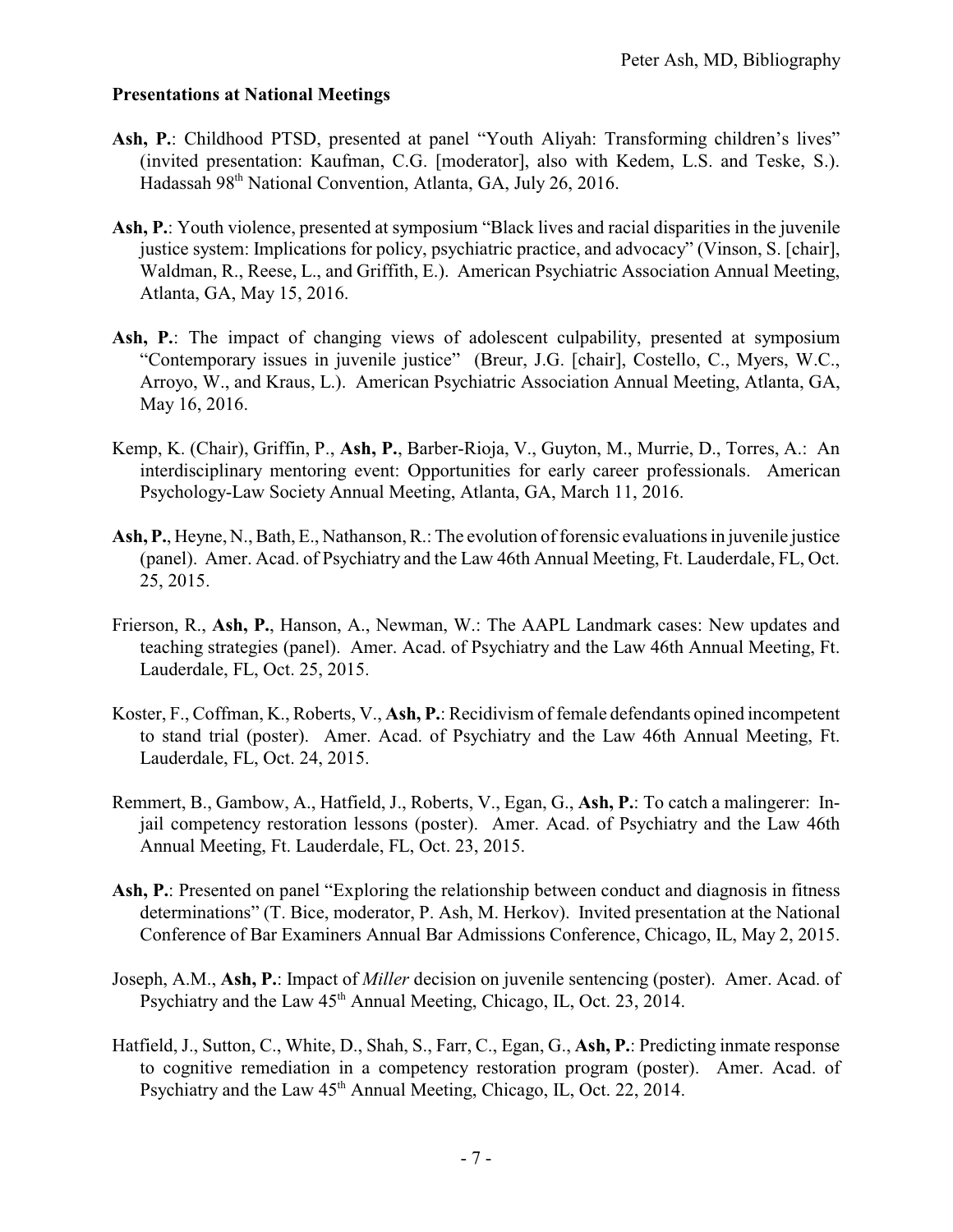- **Ash, P.**: What the new *DSM-5* means for bar examiners. Invited presentation at the National Conference of Bar Examiners Annual Bar Admissions Conference, Seattle, WA, May 2, 2014.
- Shah, S., Farr, C., Brown, J., Egan, G., Roberts, V., **Ash, P.**: Predicting inmate response to cognitive remediation in a jail-based competency restoration program (poster). Amer. Psychology-Law Society Annual Meeting, New Orleans, LA, March 8, 2014.
- Ash, P.: Commentary, presented on panel "Crazy like a 'crazy' fox: The case of Brian David Mitchell" (C. Vitko, chair, P. Whitehead, H.A. Buchi, P. Ash). Amer. Acad. of Psychiatry and the Law 44<sup>th</sup> Annual Meeting, San Diego, CA, Oct. 27, 2013.
- **Ash, P.**: Competency restoration program in the Fulton County jail, presented on workshop "In-Jail competency restoration" (P. Ash, chair, K. Bailey-Smith, A. Kaempf, R. Kapoor). Amer. Acad. of Psychiatry and the Law 44<sup>th</sup> Annual Meeting, San Diego, CA, Oct. 25, 2013.
- Shah, S., Bromley, R, Farr, C., Schwenke, T., McQuirt, B., Roberts, V., Egan, G., **Ash, P.**: Cognitive remediation for in-jail competency restoration (poster). Amer. Acad. of Psychiatry and the Law 44th Annual Meeting, San Diego, CA, Oct. 25, 2013.
- **Ash, P.**: Forensic child psychiatry track, presented on workshop "Child/adolescent tracks in adult forensic psychiatric programs" (A. Steinberg, chair, P. Ash, A. Adeleja, J.R. Ciccone, P. Martin). Amer. Acad. of Psychiatry and the Law  $44<sup>th</sup>$  Annual Meeting, San Diego, CA, Oct. 24, 2013.
- Schwenke, T, Herndon, R., Reba-Harrelson, L., Egan, G., **Ash, P.**: Evaluation and restoration of competency to stand trial in jail: Program development and preliminary outcomes (poster). Amer. Psychological Assoc. 2013 Annual Convention, Honolulu, HI, Aug. 3, 2013.
- **Ash, P.**: Predicting the future behavior of bar applicants. Invited presentation at the National Conference of Bar Examiners Annual Bar Admissions Conference, Boston, MA, April 19, 2013.
- Herndon, R., Reba-Harrelson, L.,O'Leary, P., Egan, G., **Ash, P.**: Outcomes of a jail competency restoration program (poster). Amer. Acad. of Psychiatry and the Law 43rd Annual Meeting, Montreal, QU, Oct. 26, 2012.
- Guy, J.,Reba-Harrelson, L., O'Leary, P., Herndon, R., **Ash, P.**: Development of an in-jail competency restoration service (poster). Amer. Acad. of Psychiatry and the Law 43rd Annual Meeting, Montreal, QU, Oct. 27, 2012.
- **Ash, P.**:Candor in disclosing character and fitness issues: A mental health perspective. Invited presentation at the National Conference of Bar Examiners Annual Bar Admissions Conference, Savannah, GA, April 21, 2012.
- **Ash, P.**, Gutheil, T.G.: Debate: Resolved: The Internet has compromised professional boundaries for psychiatrists. (Ash was Con side). Invited presentation at the Amer. College of Psychiatrists 2012 Annual Meeting, Naples, FL, Feb.23, 2012.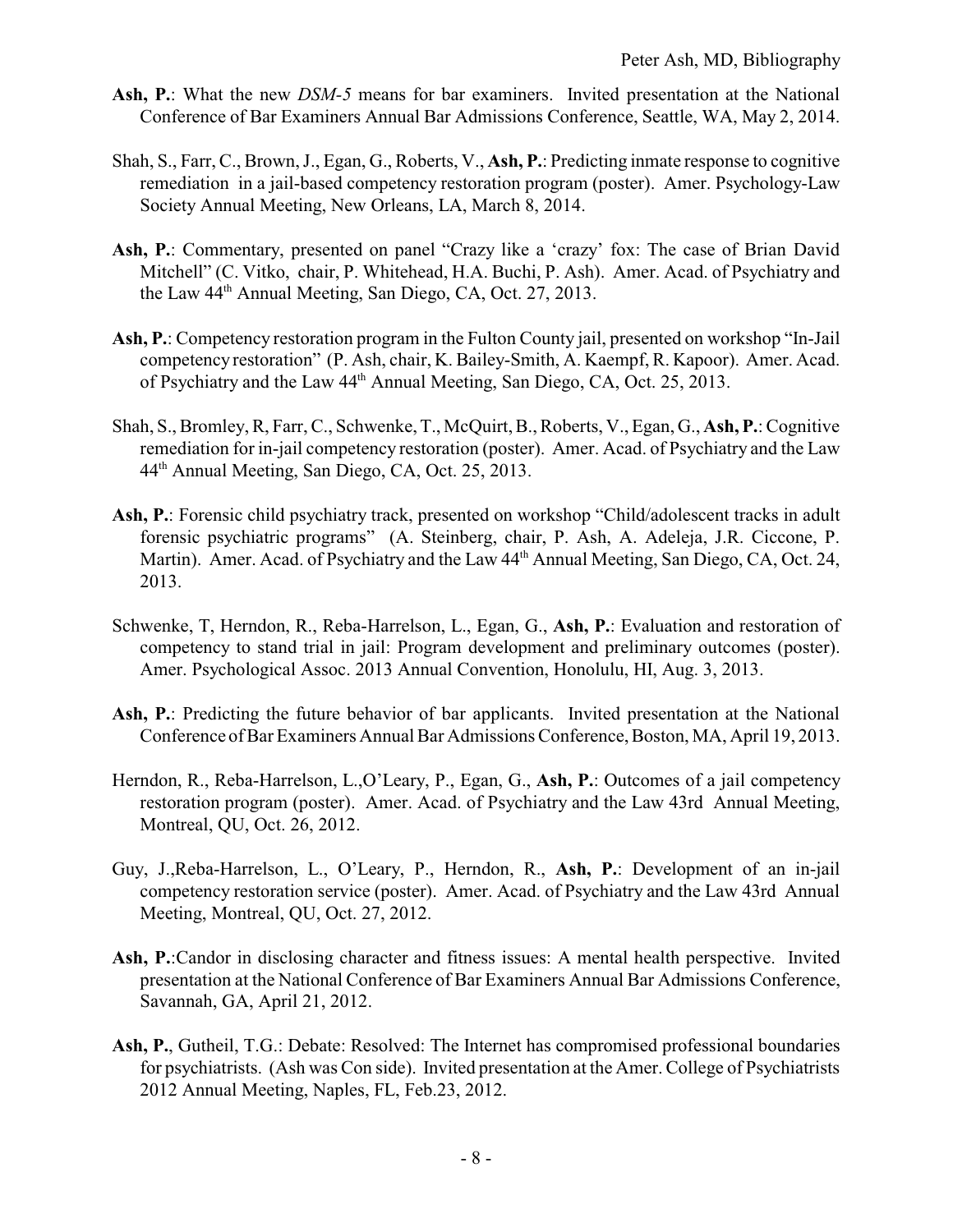- **Ash, P.**, Simon, A.R., Rachal, F., Berberian, S, Bethel, W. Stroud, R., Anderson, B.: Recidisvism of participants in a pretrial mental health diversion program (poster). Amer. Acad. of Psychiatry and the Law 42nd Annual Meeting, Boston, MA, Oct. 29, 2011.
- **Ash, P.**: Presidential address— But he knew it was wrong: Evaluating adolescent culpability. Amer. Acad. of Psychiatry and the Law 42nd Annual Meeting, Boston, MA, Oct. 27, 2011.
- Ash, P.: Medicolegal issues in prescribing medications to children and adolescents. Invited presentation at Institute on Advances in treatment: Implications for clinical practice (chair K.D. Wagner). Amer. Acad. of Child and Adolescent Psychiatry, Toronto, ON, Oct. 22, 2011.
- Ash, P.:, Adolescent culpability, presented on workshop "Current issues in punishing adolescents" (P. Ash, chair, S. Billick, E. Bath, R. O'Shaughnessy). Amer. Acad. of Psychiatry and the Law 41<sup>st</sup> Annual Meeting, Tucson, AZ, Oct. 23, 2010.
- O'Leary, P.J. Sankiss, C. LaCroix, **Ash, P.**:, Survey of forensic psychiatry fellows: Treatment of deliberate self-harm (poster). Amer. Acad. of Psychiatry and the Law  $41<sup>st</sup>$  Annual Meeting, Tucson, AZ, Oct. 22, 2010.
- Benedek, E.P., **Ash, P.**, and Scott, C.L.: Meet the editors: Principles and practice of child and adolescent mental health. Amer. Psychiatric Assoc. 163rd Annual Meeting, New Orleans, LA, May 25, 2010.
- **Ash, P.**: Thinking about delinquency: Adolescent culpability. Presented at session "Advances in forensic psychiatry." Amer. Psychiatric Assoc. 163<sup>rd</sup> Annual Meeting, New Orleans, LA, May 24, 2010.
- **Ash, P.**: Thinking about adolescent culpability, presented on panel "Current Controversyin Juvenile Delinquency" (J. Keenan, chair, P. Ash, C. Thompson, R. Weinstock). Amer. Acad. of Psychiatry and the Law 40<sup>th</sup> Annual Meeting, Baltimore, MD, Oct. 31, 2009.
- **Ash, P.**: Assessment and management of students at risk for violence at school. Presented at session "Advances in forensic psychiatry." Amer. Psychiatric Assoc. 162<sup>nd</sup> Annual Meeting, San Francisco, CA, May 19, 2009.
- **Ash, P.**: School violence, presented on panel "Rebels, rapists and rifles: Risk assessment of troubled teens" (D.M. DeCirsce, chair, P. Ash, F. Saleh, G.Dwyer, S.B.Billick). Amer. Acad. of Psychiatry and the Law 39<sup>th</sup> Annual Meeting, Seattle, WA, Oct. 26, 2008.
- **Ash, P.**: Malpractice and professional liability in forensic child and adolescent psychiatry, presented on panel "Risk management in child/forensic psychiatry" (L.H. Haller, chair, P. Ash, D. Vanderpool, S.B.Billick). Amer. Acad. of Psychiatry and the Law 39th Annual Meeting, Seattle, WA, Oct. 24, 2008.
- Talley, J., **Ash, P.**: Recidivism rates of juveniles in adult correctional systems (poster). Amer. Acad. of Psychiatry and the Law 39<sup>th</sup> Annual Meeting, Seattle, WA, Oct. 23, 2008.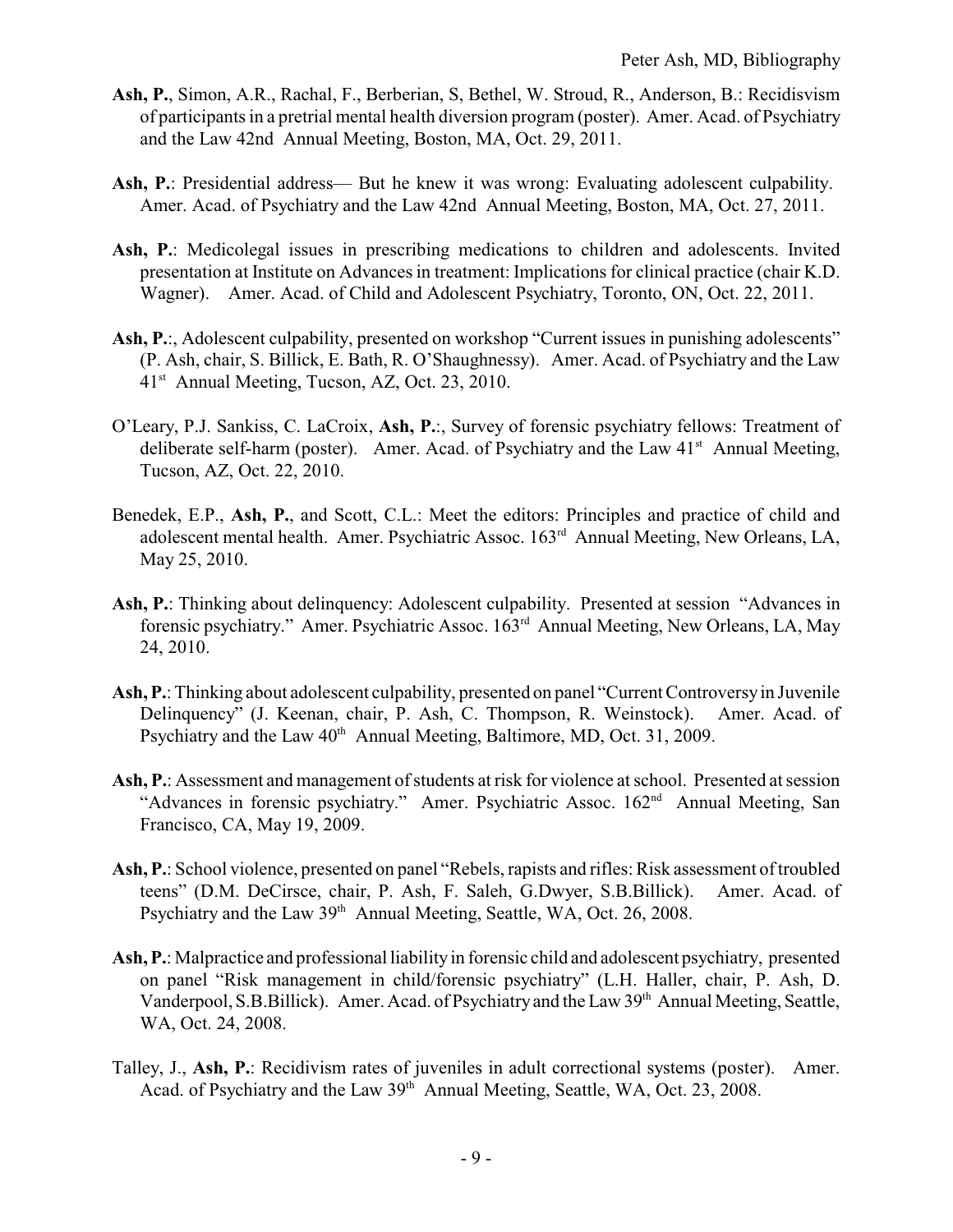- Browning, J., **Ash, P.**, Simon, A.R., Bethel, W.P.: Factors that affect recidivism in jail mental health diversion programs (poster). Amer. Acad. of Psychiatry and the Law  $39<sup>th</sup>$  Annual Meeting, Seattle, WA, Oct. 23, 2008.
- **Ash, P.**: Research in forensic fellowships: the Emory example, presented on panel "Developing a research curriculum for fellowships (R.L. Trestman, chair, C.L. Scott, P. Ash, R. Rosner, R. Weinstock). Amer. Acad. of Psychiatry and the Law 38<sup>th</sup> Annual Meeting, Miami Beach, FL, Oct. 21, 2007.
- **Ash, P.**: Research on the effects on children of being raised by gay parents, presented on panel "I've got two mommies! I've got two daddies! A review of gay family law" (S. Carlson, chair, P. Ash, S. Simring, D. Street). Amer. Acad. of Psychiatry and the Law 38<sup>th</sup> Annual Meeting, Miami Beach, FL, Oct. 20, 2007.
- Lane, K.T., Sprang, G., Kank, H.O., **Ash, P.**: Does Knowing the past change the present? (Poster) Amer. Acad. of Psychiatry and the Law 38<sup>th</sup> Annual Meeting, Miami Beach, FL, Oct. 20, 2007.
- Street, D., Coffey, L., **Ash, P.**: Landmark litigants: Where are they now? Part II (Poster) Amer. Acad. of Psychiatry and the Law 38<sup>th</sup> Annual Meeting, Miami Beach, FL, Oct. 20, 2007.
- **Ash, P.**: Suicide in children and adolescents. Presented at session "Advances in suicide risk assessment and management." Amer. Psychiatric Assoc. 160<sup>th</sup> Annual Meeting, San Diego, CA, May 22, 2007.
- Coffey, L., **Ash, P.**: Landmark litigants: Where are they now? (Poster) Amer. Acad. of Psychiatry and the Law 37<sup>th</sup> Annual Meeting, Chicago, IL, Oct. 26, 2006.
- **Ash, P.**: The Simmons case in Missouri. Presented on panel "US Supreme Court revisits the juvenile death penalty" (L.H. Haller, chair, D.H. Schetky, P. Ash, J.R. Merikangas). Amer. Acad. of Psychiatry and the Law 36<sup>th</sup> Annual Meeting, Montreal, Canada, Oct. 30, 2005.
- Salinas, E.Y., **Ash, P.**, Henry, D., Gorman-Smith, D., Tolan, P.: Characteristics of females romantically involved with male offenders: A retrospective study (poster). Amer. Acad. of Psychiatry and the Law 36<sup>th</sup> Annual Meeting, Montreal, Canada, Oct. 28, 2005.
- Invited to lead a group at "Meet the Experts" (for forensic psychiatry), at the annual meeting of the American Psychiatric Association, Atlanta, GA, May 23, 2005.
- Evans, B.K.., **Ash, P.**: SSRIs and suicide among children and adolescents (poster). Amer. Acad. of Psychiatry and the Law 35<sup>th</sup> Annual Meeting, Scottsdale, AZ, Oct. 23, 2004.
- Aghargkar, B., **Ash, P.**: Violence while on SSRIs A litigation perspective, services (poster). Amer. Acad. of Psychiatry and the Law 35<sup>th</sup> Annual Meeting, Scottsdale, AZ, Oct. 22, 2004.
- **Ash, P.**: Ill or Evil? Psychiatric perspectives on juveniles in the criminal justice system. Invited lecture delivered at 56<sup>th</sup> Institute on Psychiatric Services, Atlanta, GA, Oct. 6, 2004.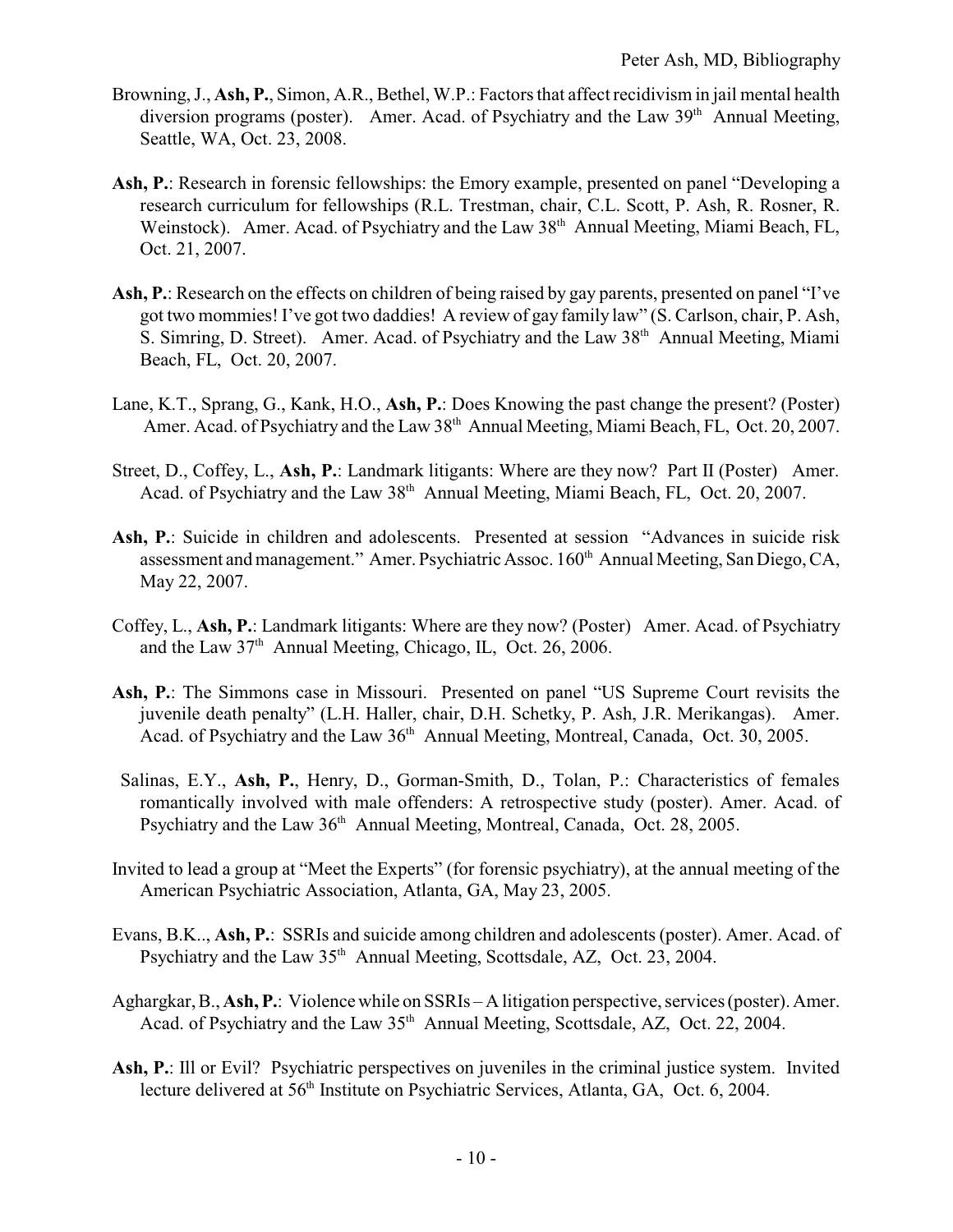- **Ash, P.**: Role of the investigator in federal investigations of juvenile detention facilities. Presented on panel "Federal Investigations of Juvenile Detention Facilities" (P. Ash, chair, J. Eichner, C. Fields , & D. DePrato). Amer. Acad. of Psychiatry and the Law 34<sup>th</sup> Annual Meeting, San Antonio, TX, Oct. 19, 2003.
- Ash, P., B. Schief, A.R. Simon, W.P. Bethel: Outcomes of pretrial diversion services (poster). Amer. Acad. of Psychiatry and the Law 34<sup>th</sup> Annual Meeting, San Antonio, TX, Oct. 18, 2003.
- Ash, P.: Competency to stand trial in juvenile court. Presented on panel "AAPL Task Force on Competence to Stand Trial: The Guideline" (with D. L. Giorgi-Guarnieri, chair, D. Mossman, R.T.M. Phillips, Karl Sieg, C.L. Scott). Amer. Acad. of Psychiatry and the Law 34<sup>th</sup> Annual Meeting, San Antonio, TX, Oct. 16, 2003.
- Newman, Alan, **Ash, P.**, Hauser, M.: Computer Clinic Workshop. Amer. Acad. of Psychiatry and the Law 32nd Annual Meeting, Boston, MA, Oct. 28, 2001.
- **Ash, P.**: Riding the new technologies of cyber-psychiatry. Presented on panel "Electronic medicine: opportunities and risks" (with J. Srinivasaraghavan, chair, P. Recupero, P. Meredith, & R. Hurst). Amer. Acad. of Psychiatry and the Law 32nd Annual Meeting, Boston, MA, Oct. 27, 2001.
- Lipsig, D., **Ash, P.**: Cyber-psychiatry: Clinical and ethical issues. Amer. Acad. of Psychiatry and the Law 32nd Annual Meeting, Boston, MA, BC, Oct. 26, 2001.
- **Ash, P.**: Elian Gonzalez: Cuba or the USA? Yes! Presented at debate (with S. Billick, moderated by D. Dawson). Amer. Acad. of Psychiatry and the Law 31st Annual Meeting, Vancouver, BC, Oct. 22, 2000.
- Ash, P.: Computer Clinic. Workshop clinic (also including AAPL Computer Committee members). Amer. Acad. of Psychiatry and the Law 31st Annual Meeting, Vancouver, BC, Oct. 22, 2000.
- **Ash, P.**: Setting up a diversion program. Presented on panel "The mental health court: Court of first or last resort?" (C. Vitko, chair, with C. Koyanagi & M. Chow). Amer. Acad. of Psychiatry and the Law 31st Annual Meeting, Vancouver, BC, Oct. 20, 2000.
- Ash, P.: Implications of research on the neurobiology of adolescent violence. Presented on panel "Neurobiology of adolescent violence" (P. Ash, chair, with T. Sachy & R.J. O'Shaughnessy). Amer. Acad. of Psychiatry and the Law 30th Annual Meeting, Baltimore, MD, Oct. 15, 1999.
- Boswell, J. and **Ash, P.**: Ilost my memory when I lost my mind (poster). Amer. Acad. of Psychiatry and the Law 30th Annual Meeting, Baltimore, MD, Oct. 15, 1999.
- Ash, P.: Computer Clinic. Workshop clinic (also including AAPL Computer Committee members). Amer. Acad. of Psychiatry and the Law 30th Annual Meeting, Baltimore, MD, Oct. 14, 1999.
- Ash, P.: Computer Clinic. Workshop clinic (also including AAPL Computer Committee members). Amer. Acad. of Psychiatry and the Law 29th Annual Meeting, New Orleans, LA, Oct. 22, 1998.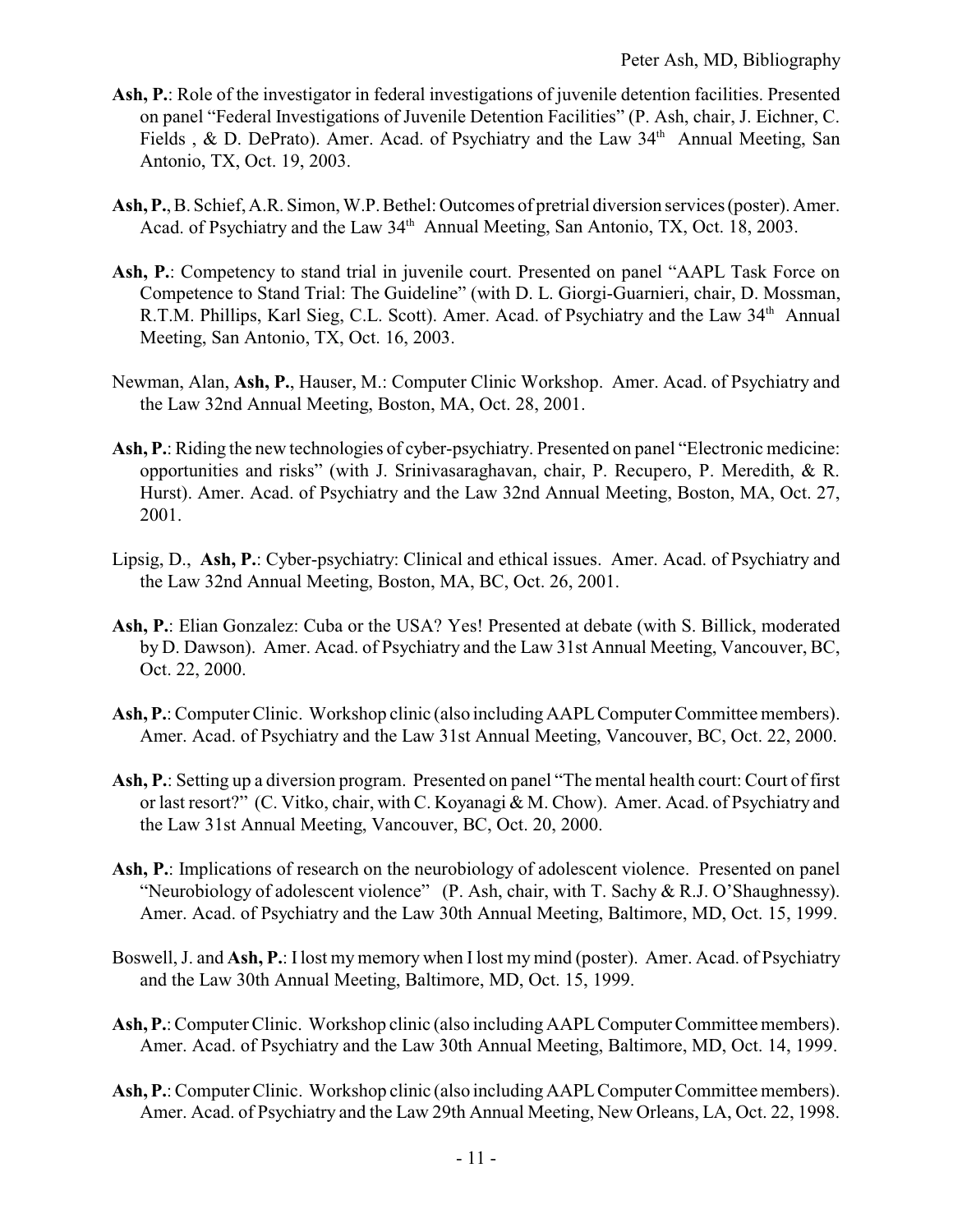- **Ash, P.**: Implications of Mandatory Statutes. Presented at symposium "Controversy in Correctional Psychiatry" (J. Dillon, chair). Amer. Psychiatric Assoc. 151st Annual Meeting, Toronto, ON, June 2, 1998.
- Ash, P.: Quantitative Research on Child Custody Disputes. Presented on panel "Child Custody" Guidelines" (G.Miller, chair, with P. Ash, K. Quinn, & S. Lipkin). Amer. Acad. of Psychiatry and the Law 28th Annual Meeting, Denver, CO, Oct. 26, 1997.
- **Ash, P.**: Girls, Guns, and Violence. Presented on panel "Female Adolescent Delinquents" (P. Ash, chair, with R.J. O'Shaughnessy, T. Willoughby & D. DePrato). Amer. Acad. of Psychiatry and the Law 28th Annual Meeting, Denver, CO, Oct. 24, 1997.
- Ash, P.: Master Educator Clinical Consultations: Child and Adolescent Forensics. Amer. Psychiatric Assoc. 150th Annual Meeting, San Diego, CA, May 19, 1997.
- **Ash, P.**: Uses of Computers in Forensic Psychiatry. Presented at a course "Computers in forensic psychiatry" (P. Ash, chair, with J.F. Hooper). Amer. Acad. of Psychiatry and the Law 27th Annual Meeting, San Juan, PR, Oct. 18, 1996.
- **Ash, P.**: Youth, Guns, and Violence. Presented on panel "Adolescent Violence" (P. Ash, chair, with R.J. O'Shaughnessy, D. DePrato, & S. Jones). Amer. Acad. of Psychiatry and the Law 27th Annual Meeting, San Juan, PR, Oct. 17, 1996.
- **Ash, P.**: Predictors of Returning to Work. Presented on panel "Worker's comp: Returning the litigant to work" (P. Ash, chair, with B.L. Grant, P.M. Margolis & J. Rand). Amer. Acad. of Psychiatry and the Law 26th Annual Meeting, Seattle, WA, Oct. 21, 1995.
- Ash, P.: Gun Carrying by Adolescents. Presented on panel "Adolescent Violence" (P. Ash, chair, with A.L. Kittrell, R.T.M. Phillips & W.C. Myers). Amer. Acad. of Psychiatry and the Law 26th Annual Meeting, Seattle, WA, Oct. 20, 1995.
- **Ash, P.**: Computerized assessment. Presented at a course "Computers in forensic psychiatry: An introduction" (D. Matthews, chair, with T.A.M. Kramer, B.E. Harry, P. Ash, & J.K. Wolfson). Amer. Acad. of Psychiatry and the Law 26th Annual Meeting, Seattle, WA, Oct. 19, 1995.
- **Ash, P.**, Nurcombe, B., Quinn, K.M., Schetky, D.H.: Teaching (and learning) forensic child psychiatry (symposium). Amer. Acad. of Child & Adol. Psychiatry 41st Annual Meeting, New York, NY, Oct. 27, 1994.
- **Ash, P.**: Surviving a false sexual abuse allegation. Presentation on symposium "The Hidden Faces of Trauma: An Update in Child Psychiatric Traumatology" (H. Steiner, chair, with C.H. Zeanah, M. Stuber, P. Ash & R. Angell). Amer. Acad. of Child & Adol. Psychiatry 41st Annual Meeting, New York, NY, Oct. 27, 1994.
- Ash, P.: Stalking in adolescents. Presented on panel "The stalking syndrome of pathological attachments" (J.A. Rand, chair, with J.R. Meloy, P. **Ash, P.** Dietz & J.D. Crowder). Amer. Acad. of Psychiatry and the Law 25th Annual Meeting, Maui, HI, Oct. 22, 1994.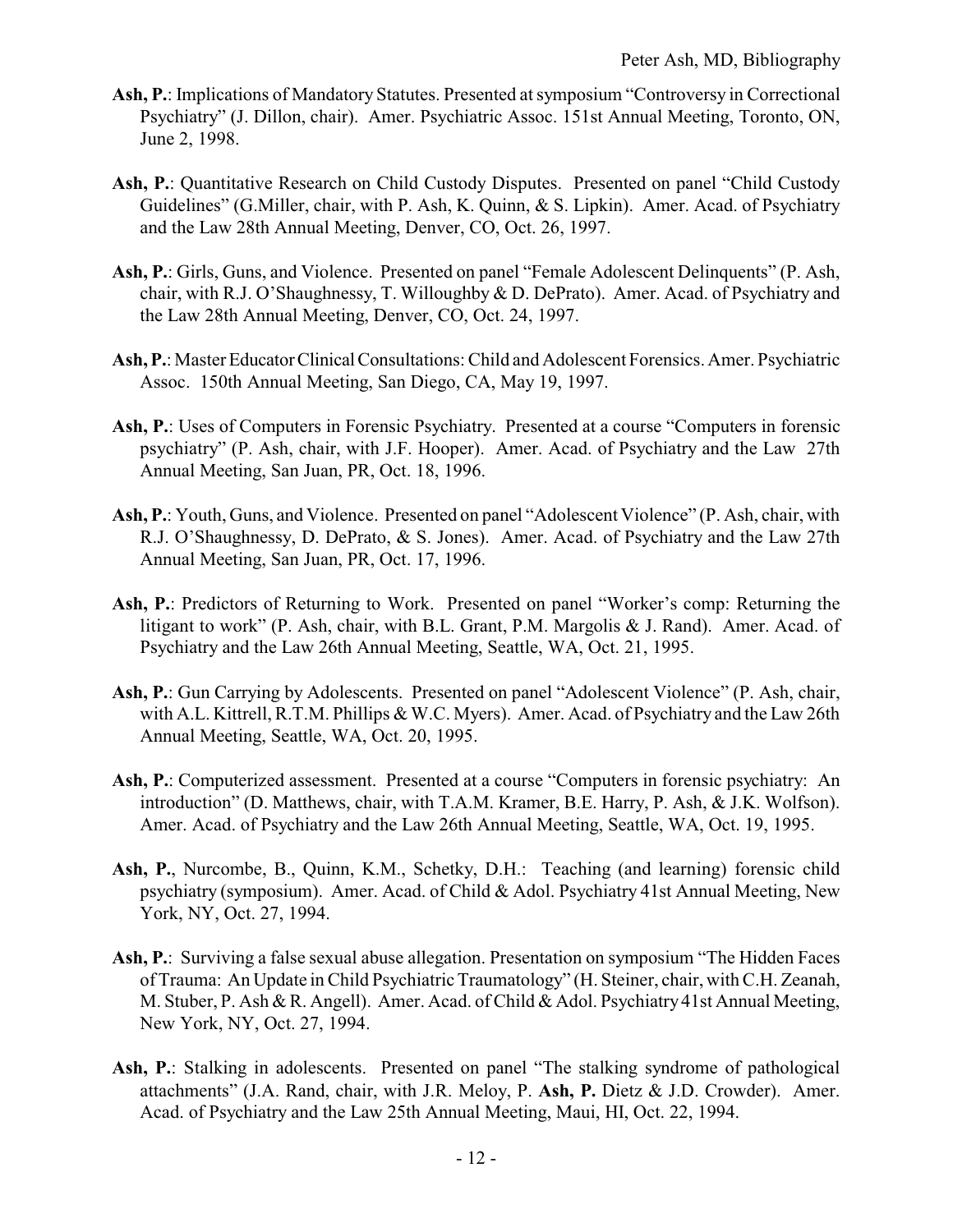- Ash, P.: Children as witnesses. Presented on panel "New Frontiers in Juvenile Crime, Competency, and Ethics" (W. Myers, D. DePrato, & P. Ash). Amer. Acad. of Psychiatry and the Law 25th Annual Meeting, Maui, HI, Oct. 20, 1994.
- **Ash, P.**: The Nuts and Bolts of Conducting Child Custody Evaluations. National Organization of Forensic Social Work 11th Annual Conference, Atlanta, Apr. 22, 1994.
- DePrato, D., **Ash, P.**, Chadwick, E., and McGee, T.: Children and the Law: The Status, the Trends, and the Future (panel). Amer. Acad. of Psychiatry and the Law 24th Annual Meeting, San Antonio, Oct. 24, 1993.
- **Ash, P.** and Goldstein, S.I.: Predictors of Returning to Work. Amer. Acad. of Psychiatry and the Law 24th Annual Meeting, San Antonio, Oct. 23, 1993.
- **Ash, P.**, DePrato, D., Latz, S. and Quinn, K.: Teaching Child Forensic Psychiatry (panel). Amer. Acad. of Psychiatry and the Law 24th Annual Meeting, San Antonio, Oct. 22, 1993.
- Ash, P.: Outcomes of Short-Term Child-Oriented Family Treatment. Amer. Acad. of Child & Adol. Psychiatry 39th Annual Meeting, Washington, D.C., Oct. 22, 1992.
- Guyer, M.J. and **Ash, P.**: Child Custody Evaluation and the Validation of Child Abuse Allegations: A Family Forensic Model. Amer. Orthopsychiatric Assoc. 65th Annual Meeting, San Francisco, March 29, 1988.
- Koopman, E., **Ash, P.**, Campbell, L., Coltri, L., Favretto, F., Hunt, E.J., Johnston, J., Ricci, I., and Saposnek, D.: Advanced Child Custody Mediation Institute — A Critical Analysis of Mediation Models and Practices: Are We Achieving the Best Interests? Amer. Orthopsychiatric Assoc. 65th Annual Meeting, San Francisco, March 27, 1988.
- Guyer, M.J. and **Ash, P.**: Expert vs. Expert: Opinions in the Courtroom. Amer. Acad. of Child Psychiatry 34th Annual Meeting, Washington, D.C., Oct. 24, 1987.
- **Ash, P.** and Guyer, M.J.: Mediation in an Arbitration Framework: Techniques and Long-Term Outcomes. Amer. Orthopsychiatric Assoc. 64th Annual Meeting, Washington, D.C., March 25-29, 1987.
- Guyer, M.J. and **Ash, P.**: New Families, New Law: Emerging Trends in Family Law. Amer. Orthopsychiatric Assoc. 64th Annual Meeting, Washington, D.C., March 25-29, 1987.
- **Ash, P.**: Techniques for the Evaluation of Sexual Abuse Allegations in the Context of Divorce. soc. of Family and Conciliation Courts 24th Annual Meeting, Honolulu, May 19-22, 1987.
- **Ash, P.** and Guyer, M.J.: A Follow-Up Study of Contested Child Custody Cases. Amer. Acad. of Psychiatry and the Law 17th Annual Meeting, Philadelphia, Oct. 16, 1986.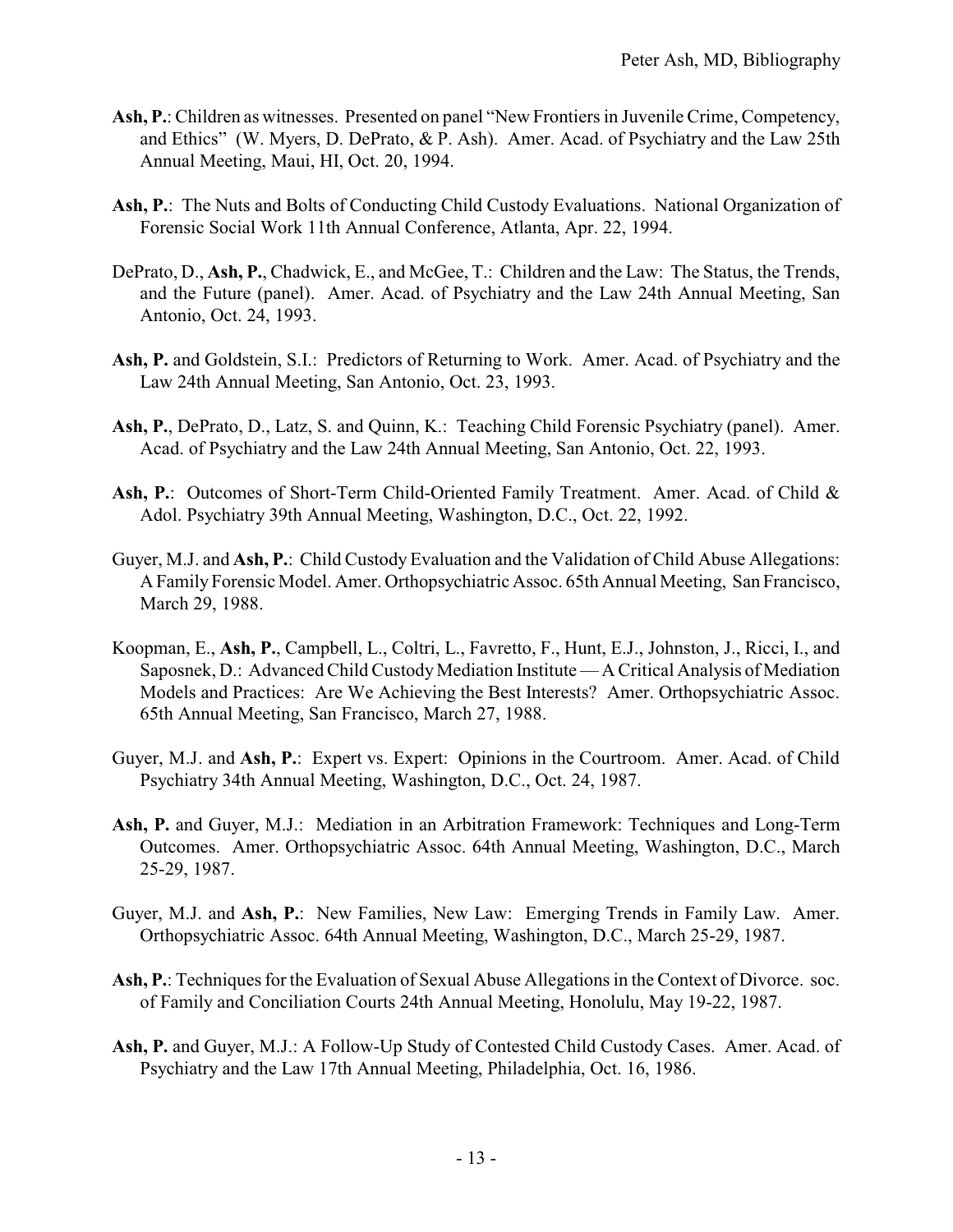- **Ash, P.** and Guyer, M.J.: Levels of Parental Distortion in Child Custody Evaluations. Amer. Acad. of Psychiatry and the Law 17th Annual Meeting, Philadelphia, Oct. 15-19, 1986.
- Guyer, M. and **Ash, P.**: Child Abuse Allegations in the Context of Adversarial Divorce. Amer. Acad. of Child Psychiatry 33rd Annual Meeting, Los Angeles, Oct. 17, 1986.
- **Ash, P.**: Evaluation of a Case of Sexual Abuse Arising in the Context of Divorce. Assoc. of Family and Conciliation Courts Annual Meeting, Boston, May 23, 1986.
- Duryee, M., **Ash, P.**, Kydd, J., and Middleton, D.: Mediation of Custody Disputes in FamilyCourts: Interaction of Mental Health Professionals and the Judicial System. Amer. Orthopsychiatric Assoc. 63rd Annual Meeting, Chicago, April 11, 1986.
- **Ash, P.**, Duryee, M., Baker-Jackson, M., and Guyer, M.J.: Sexual Abuse Allegations in The Context of Divorce: A New Epidemic (workshop). Amer. Orthopsychiatric Assoc. 63rd Annual Meeting, Chicago, April 9, 1986.
- Ash, P. and Guyer, M.J.: In the Shadow of Solomon's Sword: The Functions of Psychiatric Evaluation in Contested Child Custody and Visitation Cases. Amer. Acad. of Child Psychiatry 32nd Annual Meeting, San Antonio, Oct. 26, 1985.
- Brown, A.J., **Ash, P.**, Buescher, T., Gendernalik, M., and Wood, P.: The Role of Language Therapy in School-Based Intervention Programs for Behaviorally Disordered Latency Age Children. Amer. Orthopsychiatric Assoc. 62nd Annual Meeting, New York, April 22, 1985.
- **Ash, P.** and Guyer, M.J.: Litigation following Contested Custody Evaluations. Amer. Acad. of Psychiatry and the Law 15th Annual Meeting, Nassau, Oct. 27, 1984.
- Guyer, M.J. and **Ash, P.**: The Dismantling of Patient-Therapist Confidentiality. Amer. Acad. of Child Psychiatry 31st Annual Meeting, Toronto, Oct. 12, 1984.
- Ash, P., Guyer, M.J., Arthur, B.: Effects of Contested Custody Disputes on Children's Functioning. Amer. Acad. of Child Psychiatry 31st Annual Meeting, Toronto, Oct. 12, 1984.
- **Ash, P.**, Arthur, B., and Guyer, M.J.: The Effects of Contested Custody: A Follow-Up Study. Amer. Orthopsychiatric Assoc. 61st Annual Meeting, Toronto, April 7-11, 1984.
- Guyer, M.J. and **Ash, P.**: The Role of Mental Health Experts in Contested Custody Cases. 35th Annual Meeting of Psychiatric Services for Children, Washington, D.C., Feb. 9, 1984.
- **Ash, P.**, Guyer, M.J., and Bryson, J.: A Report Concerning the Post-Divorce Adjustment of Families Involved in Highly Adversarial Child Custody Disputes. Amer. Acad. of Child Psychiatry 30th Annual Meeting, San Francisco, Oct. 29, 1983.

### **Invited Presentations to Governmental and Legal Groups**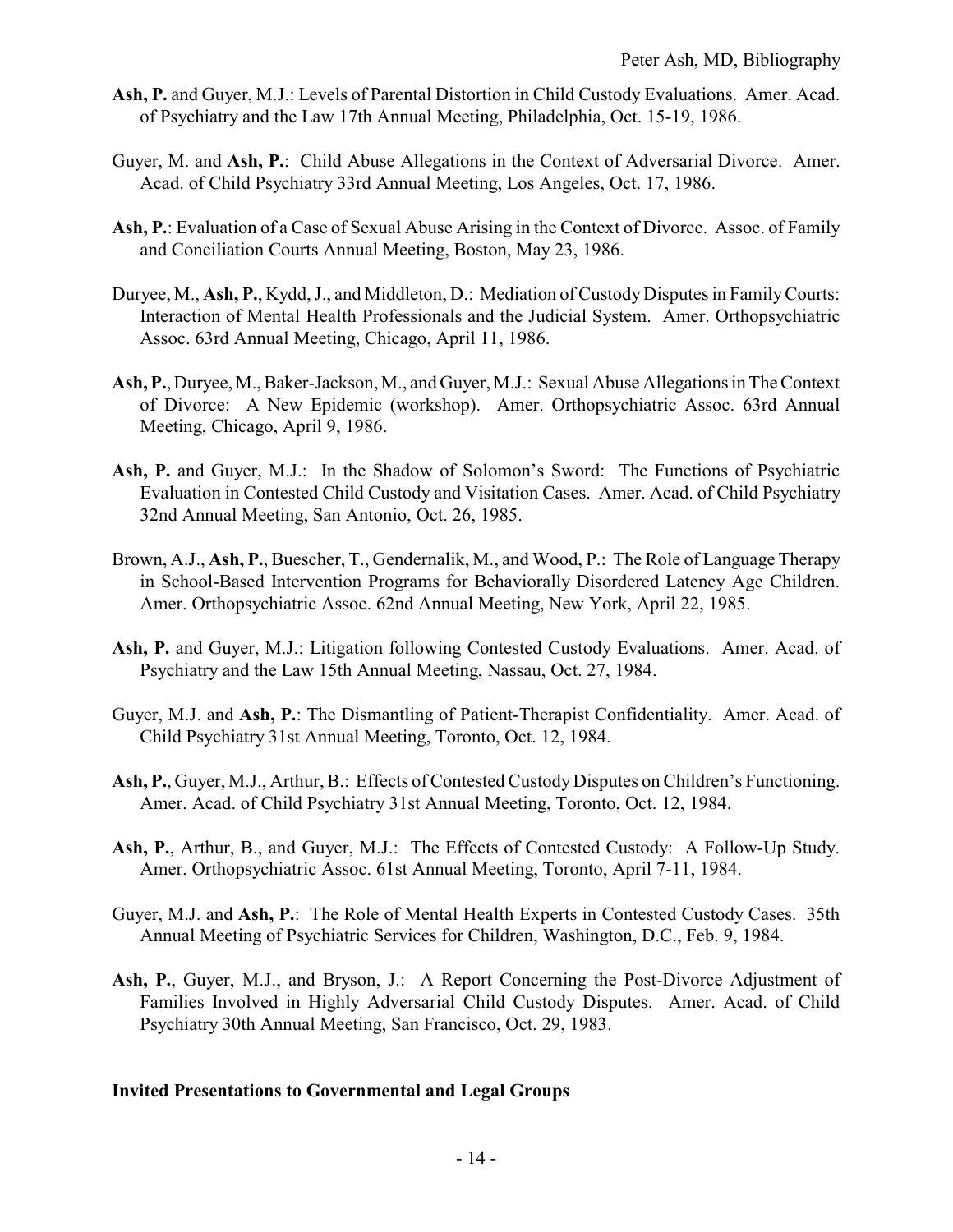- Ash, P. and Bailey, K.: Forensic evaluations (all-day workshop). Illinois forensic examiners symposium, Illinois Dept. Of Human Services, Division of Mental Health and Illinois Criminal Justice Information Authority, Chicago, IL, Sept. 26, 2014.
- **Ash, P.** : Criminal responsibility evaluation reports. Georgia Forensic Evaluator Annual Conference, Pine Mountain, GA, August 22, 2014.
- Ash, P. : The mental status exam in forensic evaluations. Georgia Forensic Evaluator Annual Conference, Pine Mountain, GA, August 21, 2014.
- **Ash, P.** and Egan, G.: Forensic ethics. Georgia Forensic Evaluator Annual Conference, Pine Mountain, GA, August 20, 2014.
- **Ash, P.**, H.B. 25 Medication for youth in foster care. Invited presentation before the House Health and Safety Committee, Georgia State Legislature, Atlanta, GA, February 1, 2012.
- **Ash, P.**: H.B. 343 Psychiatric Advance Directives. Invited presentation before a subcommittee of the House Judiciary Committee, Georgia State Legislature, Atlanta, GA, February 28, 2008.
- **Ash, P.**: A mental health perspective on the Virginia Tech shootings, presented on panel "Mental Health, Privacy, and Out-Patient Commitment Post Virginia Tech,"presented at Emory Public Interest Committee Annual Conference, Atlanta, GA, October 13, 2007.
- **Ash, P.**: H.B. 343 Psychiatric Advance Directives. Invited presentation before a subcommittee of the House Judiciary Committee, Georgia State Legislature, Atlanta, GA, March 13, 2007.
- **Ash, P.**: H.B. 1145 Juvenile Competency to Stand Trial. Invited presentation before Senate Judiciary Committee, Georgia State Legislature, Atlanta, GA, March 21, 2006.
- **Ash, P.**: The juvenile death penalty: Old enough to die (panel, with Adams, C., Barr, A., Levine, K.L., Watkins, M.), Public Interest Law: Policy & Service (conference sponsored by the Emory Public Interest Committee at the Emory Univ. School of Law), Atlanta, GA, November 6, 2004.
- **Ash, P.**: Pretrial Forensic Evaluations, seminar for Fulton County Public Defenders, Atlanta, GA, February 20, 2002
- **Ash, P.**: The Development and Psychopathology of Juvenile Violence in workshop: Serving Two Masters: Juveniles and Mental Health Disorders (mod. S. Anderson). Juvenile Justice Forum of the Council of Juvenile Correctional Administrators, Southern Region, New Orleans, LA, April 17, 1999.
- **Ash, P.**: Going Bad: The Development and Psychopathology of Juvenile Violence. Strengthening the Partnership with Criminal Justice, 1998 Georgia School for Best Practices (Georgia Dept. of Human Resources), Macon, GA, November 20, 1998.
- Ash, P.: The Evaluation Process. Georgia Indigent Defense Council sponsored attorney training conference: The Mentally Ill Client in the Criminal System, Atlanta, GA, March 19, 1998.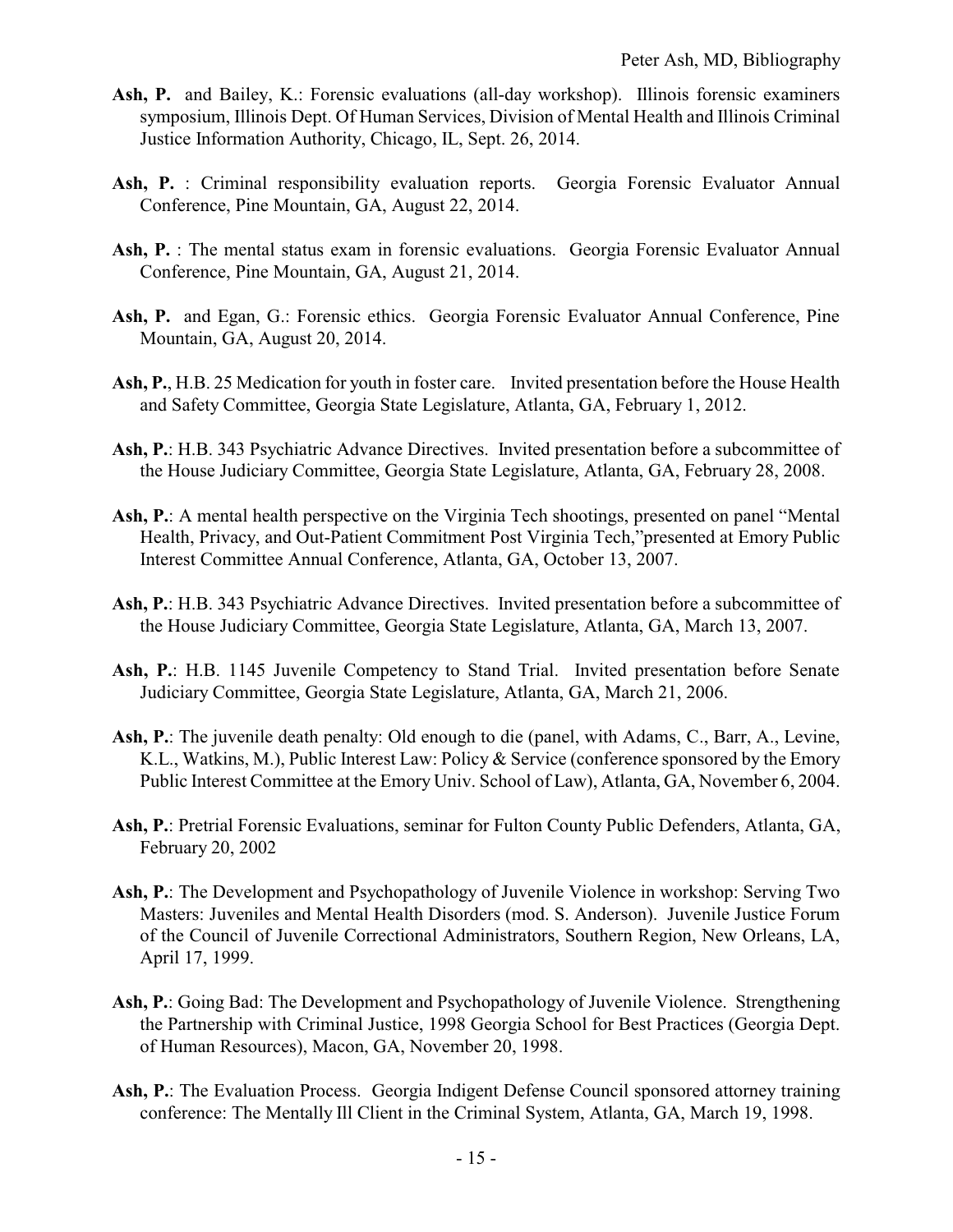- **Ash, P.**: Assessing Adolescents for Competency to Stand Trial. Training Conference for Georgia Regional Forensic Teams. Atlanta, GA, November 5, 1997.
- Ash, P.: Forensic Assessments of Adolescents in Criminal Cases. Training Conference for Georgia Regional Child and Adolescent Forensic Teams. Milledgeville, GA, August 23, 1996.
- **Ash, P.**, McKee, C.: Dealing with the potentially incompetent client. Advocacy for the mentally ill/ mentally retarded client in a criminal case. Seminar sponsored by the Georgia Indigent Defense Council and the Georgia Mental Health Institute, Atlanta, GA, March 1, 1996.
- **Ash, P.** and Jones, S.: Report of the Task Force on Forensic Services. Meeting of the Regional Board Chairs/ Executive Directors, Georgia Dept. of Human Resources, Forsyth, GA, February 6, 1996.
- **Ash, P.** and Jones, S.: Report of the Task Force on Forensic Services. Meeting of the Board of the Georgia Dept. of Human Resources, Atlanta, GA, January 17, 1996.
- **Ash, P.** and Jones, S.: Report of the Task Force on Forensic Services. Meeting of the Committee for Mental Health, Mental Retardation & Substance Abuse of the Board of the Georgia Dept. of Human Resources, Atlanta, GA, September 20, 1995.
- **Ash, P.**: Preliminary Recommendations of the Georgia Dept. of Human Resources Task Force on Planning Forensic Services. Semi-Annual Training Conference for Georgia Regional Forensic Teams. Savannah, GA, June 15, 1995.
- **Ash, P.**: Assessment of Adolescents in Adult Court. Tennessee Dept. of Mental Health and Mental Retardation: Annual certificate renewal training for forensic evaluators. Nashville, TN, April 20, 1995.
- **Ash, P.**: Child Developmental Considerations and Interviewing Techniques in Child Custody and Visitation Investigations. Michigan Judicial Institute: Friend ofthe Court Investigators Seminar, Mt. Pleasant, MI, May 7, 1992.
- Ash, P.: Moving Toward Sanity with the Difficult Divorce A Judicial Perspective (workshop group leader). Conference sponsored by The Ann Arbor Center for the Family, Ann Arbor Mediation Center, and Women Lawyers Assoc. of Michigan, Washtenaw County Region, Ann Arbor, MI, March 21, 1991.
- **Ash, P.**: Therapeutic Intervention in Mediation. Michigan Assoc. of Court Mediators: Referee Association of Michigan Conference, Roscommon, MI, Sept. 6, 1989.
- Ash, P.: Gender Bias in Child Custody and Visitation. Michigan Supreme Court Task Force on Gender and Racial/Ethnic Issues in the Courts, Lansing, MI, March 28, 1989.
- Ash, P.: Psychological Anatomy of the Really Messy Case. Referee Assoc. of Michigan Conf., Gull Lake, MI, Nov. 9, 1988.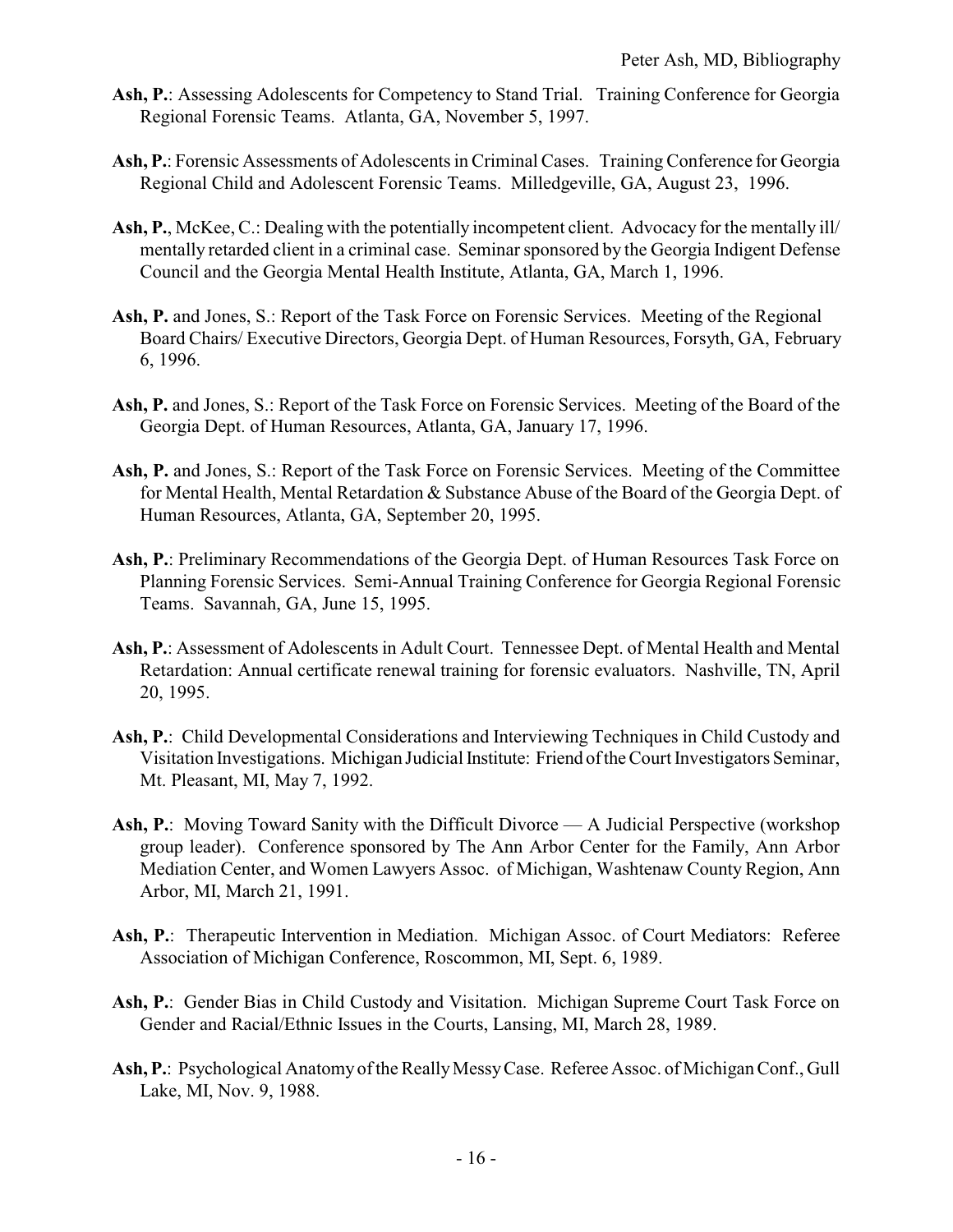- Ash, P.: Child Custody Evaluation Techniques, Center for Forensic Psychiatry, Ann Arbor, MI, Oct. 24, 1986.
- Ash, P.: Evaluation of Sex Abuse Allegations. At: Allegations of Sexual Abuse of Children in Divorce: A Dilemma for Lawyers and Therapists, a conference supported by The Ann Arbor Center for the Family, Ann Arbor Mediation Center, and Women Lawyers Assoc. of Michigan, Washtenaw County Region, Ann Arbor, MI, March 2, 1985.
- Ash, P.: Stages of Divorce, Child Development, Interviewing Techniques, and Interviewing Children. State Court Administrative Office, Friend of the Court Bureau Investigation Training Program, Higgins Lake, MI, June 6-7, 1984.
- **Ash, P.**: Joint Custody 1984 A Challenge for Lawyers and Therapists (discussant). Conference supported by the Ann Arbor Center for the Family, Ann Arbor Mediation Center, and Women Lawyers Assoc. of Michigan, Washtenaw County Region, Ann Arbor, MI, March 24, 1984.
- **Ash, P.** and Guyer, M.J.: Evaluating Disputed Custody and Visitation Cases. Office of the Oakland County Friend of the Court, Pontiac, MI, Nov. 14, 1983.
- Ash, P.: Divorce Mediation 1983 A Challenge for Lawyers and Therapists (workshop group leader). Conference sponsored by The Ann Arbor Center for the Family, Ann Arbor Mediation Center, and Women Lawyers Assoc. of Michigan, Washtenaw County Region, Ann Arbor, MI, March 21, 1983.
- **Ash, P.** and Guyer, M.J.: Assessment in Contested Child Custody Cases. State of Michigan Friend of the Court Association 1982 Annual Conference, Traverse City, MI, July \_\_, 1982.

### **Invited Presentations to Universities, Regional Meetings, and Community Groups**

- **Ash, P.**: Myths and realities of working in correctional mental health (panel: P. Ash (chair), DeGroot, J., Ferguson, E., Vinson, S.Y.). Georgia Psychiatric Physicians Assoc. Summer Meeting, Amelia Island, FL, July 29, 2016.
- **Ash, P**.: Psychiatric perspectives on *One Flew Over the Cuckoo's Nest*. Invited presentation and discussion with the audience following the Alliance Theater production of *One Flew Over the Cuckoo's Nest*. Atlanta, GA, September 5, 2015.
- Ash, P.: Professional licensing, your patients, and you. Georgia Psychiatric Physicians Assoc. Summer Meeting, Amelia Island, FL, July 24, 2015.
- **Ash, P.**: But he knew it was wrong: Delinquency and adolescent culpability. Emory Department of Psychiatry and Behavioral Sciences Grand Rounds, Atlanta, GA, January 28, 2015.
- Ash, P.: But he knew it was wrong: Evaluating adolescent culpability. Alabama Psychiatric Physicians Association, Montgomery, AL, April 26, 2014.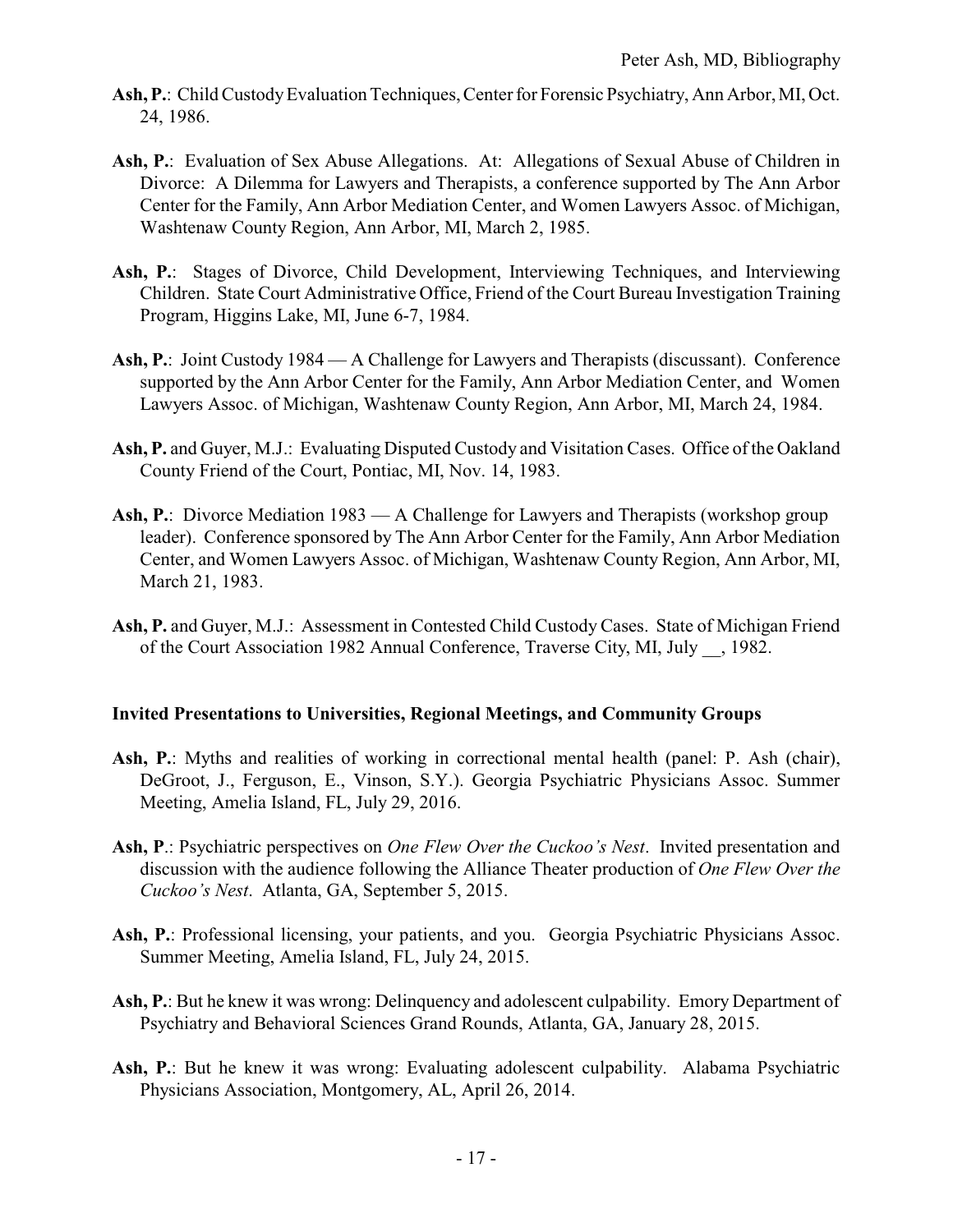- **Ash, P.,** Remar, R.B., Alkire, S.E., Norman, M.: Practicing psychiatry: A moral adventure. Georgia Psychiatric Physicians Assoc. Winter Meeting, Atlanta, GA, Feb. 15, 2014.
- **Ash, P.**: Juvenile delinquents clinical and forensic considerations. Regional Council of Child and Adolescent Psychiatry of Eastern Pennsylvania and Southern New Jersey 4<sup>th</sup> Annual Psychotherapy and Psychopharmacology Conference, Philadelphia, PA, Sept. 28, 2013.
- Egan, G., **Ash, P.**: Forensic ethics. Statewide Conference of Forensic Evaluators, Atlanta, GA, August 21, 2013.
- **Ash, P.**: Adolescent culpability. Robert D. Miller Memorial Lecture, University of Colorado School of Medicine, Dept. of Psychiatry, Denver, CO, May 8, 2013.
- Egan, G., **Ash, P.**, King, E.H.: Forensic ethics: Can the ethics of mental health professionals survive in an adversarial system? Emory Univ. Dept. Psychiatry Division of Psychology ethics training conference, April 2, 2013.
- **Ash, P.**, O'Leary, P.: Debate: Resolved: The Internet has compromised professional boundaries for psychiatrists. (Ash was Con side). Emory Univ. Grand Rounds in Child & Adol. Psychiatry, Atlanta, GA, Feb. 15, 2012.
- **Ash, P.**: Ethics of online patient interactions. Georgia Psychiatric Physicians Assoc. Summer Meeting, Amelia Island, FL, August 5, 2011.
- Ash, P.: Competency to stand trial: Evaluator thresholds and practice. Statewide Conference of Forensic Evaluators, Lawrenceville, GA., April 27, 2011.
- **Ash, P.**: Throwing the book at Junior: Rethinking approaches to delinquency. Emory Univ. Grand Rounds in Child & Adol. Psychiatry, Atlanta, GA, Sept. 16, 2009.
- **Ash, P.**: Ethics in child and adolescent psychiatry (panel with S. Herbert and W. Sexson). Georgia Council on Child and Adolescent Psychiatry, Atlanta, GA, Sept. 15, 2009.
- **Ash, P.**: Throwing the book at Junior (and then throwing away the key): Psychiatric considerations in sentencing juvenile offenders. Georgia Psychiatric Physicians Assoc. Winter Meeting, Atlanta, GA, February 13, 2009.
- Ash, P.: The expert witness and forensic psychiatric evaluations: the case of competency to stand trial. Asociación de Psicquiatras, Región de Bayamón 5<sup>th</sup> Annual Congress, San Juan, PR, August 9, 2008.
- **Ash, P.**: Suicidal adolescents: They're not just young adults. South Carolina Psychiatric Association Annual Meeting, Charleston, SC, February 10, 2008.
- **Ash, P.**: Update on Liability in Psychiatric Practice. Georgia Psychiatric Physicians Assoc. Winter Meeting, Atlanta, GA, February 23, 2007.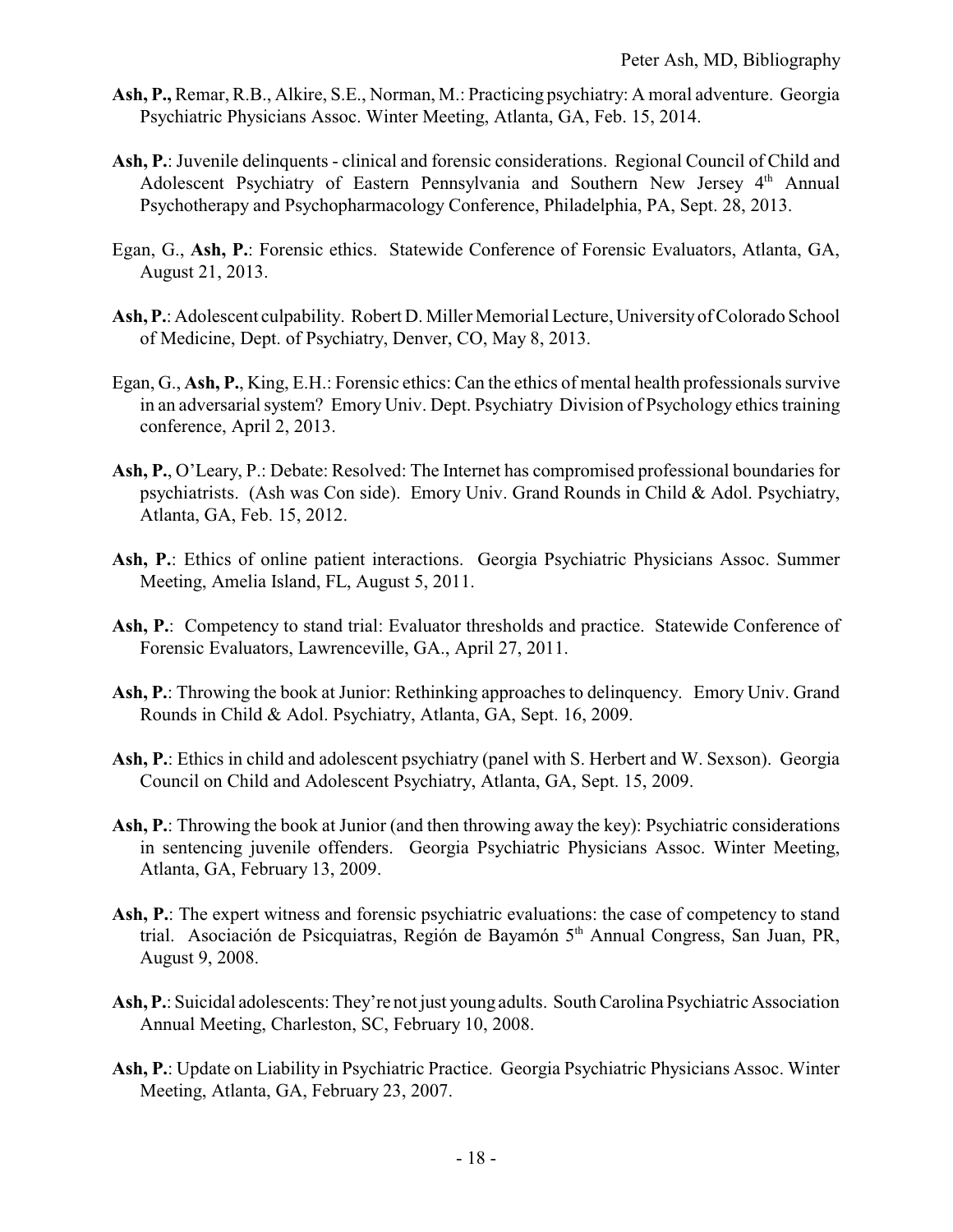- **Ash, P.**: Liability in Child and Adolescent Psychiatric Practice. Emory Univ. Grand Rounds in Child & Adol. Psychiatry, Atlanta, GA, February 21, 2007.
- **Ash, P.**: Ill or Evil? (Cases presented by M. Marcin, M.D.) Emory Univ. Grand Rounds in Child & Adol. Psychiatry, Atlanta, GA, January, 18, 2006.
- Ash, P.: Delinquent youth: Do they deserve what they get? (Family Forum Series: Challenges of Children of Violence), Center for the Interdisciplinary Study of Religion, Emory Univ. Law School, March 23, 2005.
- **Ash, P.**: Working with the bar: The academic psychiatrist goes to court. Stanford Univ. Psychiatry Grand Rounds, Palo Alto, CA, February 24, 2005.
- Ash, P.: "SI-" is not enough: Medical-legal issues in the management of suicidal patients. Georgia Psychiatric Physicians Assoc. Annual Meeting, Atlanta, GA, Feb. 4, 2005.
- **Ash, P.**: Kids who kill. Emory Univ. Psychiatry Grand Rounds, Atlanta, GA, November 13, 2002.
- **Ash, P.**, Mattox, G: Assessment and intervention in youth violence. Emory Univ. Grand Rounds in Child & Adol. Psychiatry, Atlanta, GA, October 17, 2001.
- **Ash, P.**: Violence in the schools: Myths and realities. Georgia Psychiatric Physicians Assoc. Annual Meeting, Sandestin, FL, Aug. 3, 2001.
- **Ash, P.**: Consenting to treatment or refusing. Skyland Trail, Atlanta, GA, January 9, 2001.
- **Ash, P.**: Ethical Standards in Mediation: A Perspective from the Georgia Commission on Dispute Resolution (panel chair: Doug Yarn). Symposium of the Consortium on Negotiation and Conflict Resolution, Atlanta, GA, April 17, 2000.
- Ash, P.: Assessment of Sexual Abuse Allegations by Two Delusional Patients. (Cases presented by M. Ahmad, M.D.) Emory Univ. Grand Rounds in Child & Adol. Psychiatry, Atlanta, GA, December 16, 1998.
- **Ash, P.**: Clinical Assessment of Decision-Making Capacity in Children and Adolescents. Emory Univ. Grand Rounds in Child & Adol. Psychiatry, Atlanta, GA, September 16, 1998.
- **Ash, P.**: Violence, Dangerousness, and the Forensic Evaluation. Atlanta Veteran's Hospital Staff Development Conference. Atlanta, GA, April 8, 1997.
- **Ash, P.**: Youth, Guns, and Violence. Georgia Dept. Children and Youth Services and Urban Mental Health Associates, Inc. sponsored conference: "Our Youth and Substance Abuse." Atlanta, GA, May 16, 1996.
- **Ash, P.**, Bekelman, D., Overman, W.H., and Randals, G.: Decision Making Capacity (workshop). Emory Univ. School of Medicine conference: "Last Rights" -- Decision Making at the End of Life, Atlanta, GA, September 23, 1995.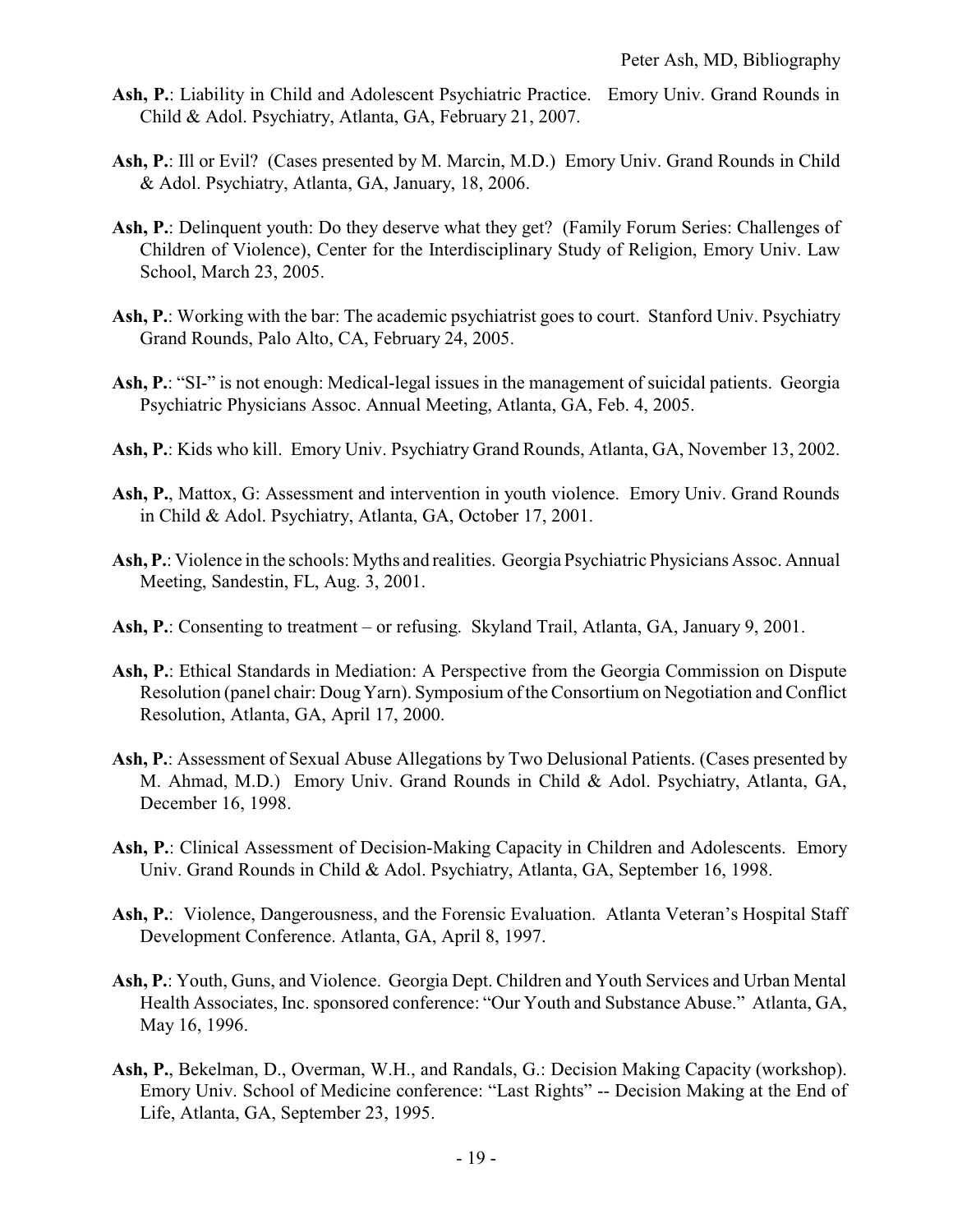- Ash, P.: Forensic Perspectives on Juvenile Violence. Emory Univ. Grand Rounds in Child & Adol. Psychiatry, Atlanta, GA, May 18, 1995.
- Trotochaud, K., Smith, G., **Ash, P.**: Decision Making with Non-Competent Patients. Georgia Ethics Committee Consortium Conference, Atlanta, GA, May 6, 1995.
- Lore, S., **Ash, P.**: Prozac Litigation. Robitscher Society, Atlanta, GA, April 26, 1995.
- **Ash, P.**: Therapeutic Intervention in Mediation. Michigan Assoc. of Court Mediators: Referee Association of Michigan Conference, Roscommon, MI, Sept. 6, 1989.
- **Ash, P.**: Family Systems: Offenders and Victims. Western Michigan University Dept. of Counseling and Personnel 49th Annual Spring Conference, Kalamzoo, MI, March 16, 1985.
- **Ash, P.**: Divorce and Children Parents are Forever. First United Methodist Church, Birmingham, MI, Oct. 22, 1984.
- **Ash, P.**: Kids and Divorce. Kiwanis Club of Ann Arbor, Ann Arbor, MI, March 7, 1983.

### **Webinars, Audio Visual, and Computer Materials**

- **Ash, P.**, DeJong, S. Professionalism and the Internet, American Academy of Child and Adolescent Psychiatry eLearning Webinar. First presented September 18, 2012. Available at http://www.aacap.org/cs/elearning\_webinars/professionalism\_and\_the\_internet
- Created (2000), programmed, and maintained (through 2006) the web site for the Georgia Council on Child and Adolescent Psychiatry (*www.gccap.org*)
- Audiocassette *Medical Outlook for Psychiatrists: Strategies to Control Violence*. Distributed byThe Cortlandt Group, Inc., 1998.
- Created (1995), programmed, and maintained (through 2007) the Web site for the Emory Psychiatry and Law Service: URL *userwww.service.emory.edu/~pash01/pls.html*
- Created (1995), programmed, and maintained (through 2008) the Web site for the American Academy of Psychiatry and the Law. URL [www.aapl.org/](http://www.aapl.org/)

### **Radio and Television Interviews**

- *Arlene Bynon Show* (Sirius XM radio) [radio interview]: Why do people snap? The Calgary knifing mass murder, April 16, 2014.
- *News at 11* (WGNX-TV [CBS -Atlanta]) [television interview]: Shady Hook elementary school shootings, December 15, 2012.